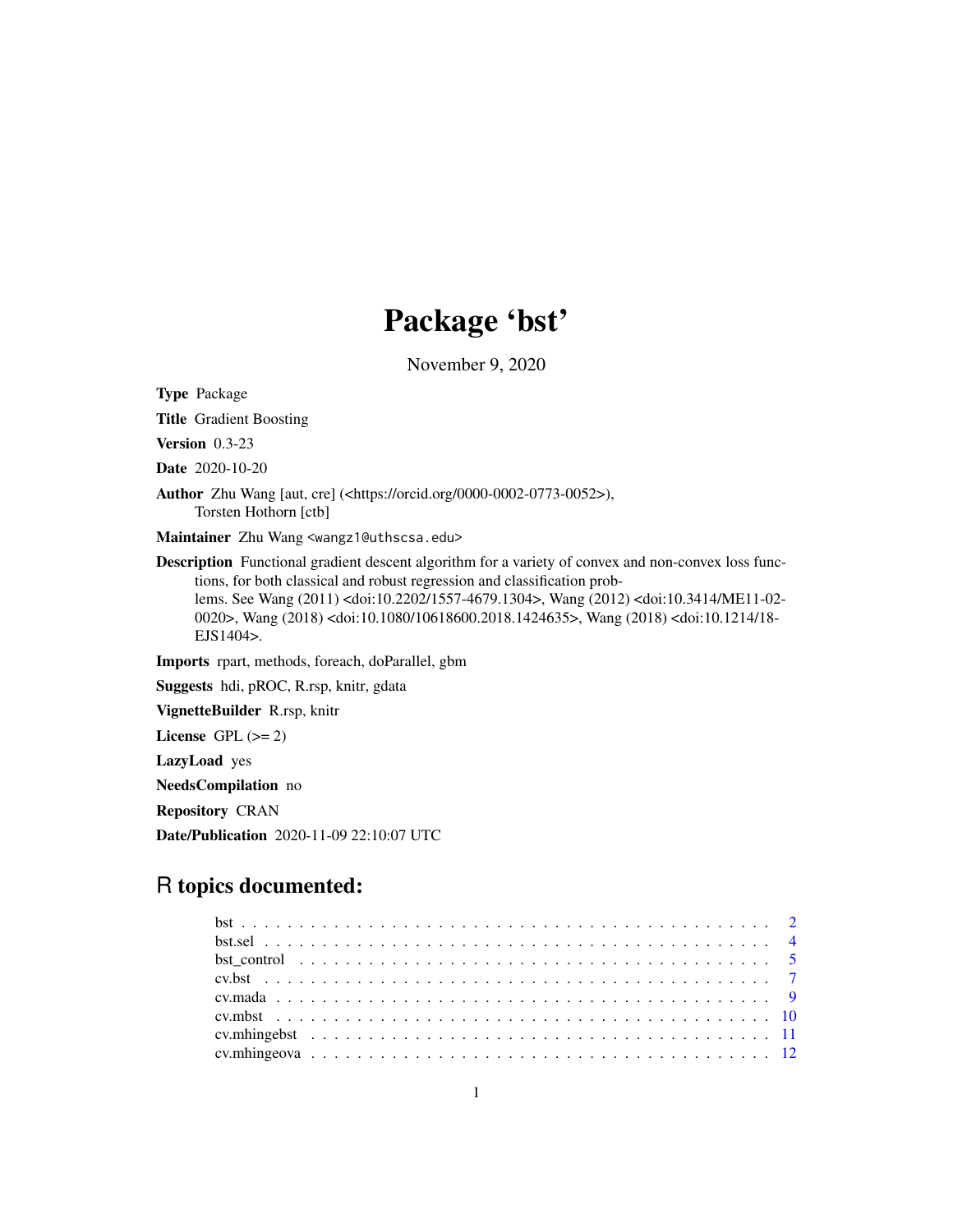<span id="page-1-0"></span>

| Index | 30 |
|-------|----|
|       |    |
|       |    |
|       |    |
|       |    |
|       |    |
|       |    |
|       |    |
|       |    |
|       |    |
|       |    |
|       |    |
|       |    |

<span id="page-1-1"></span>bst *Boosting for Classification and Regression*

#### Description

Gradient boosting for optimizing loss functions with componentwise linear, smoothing splines, tree models as base learners.

#### Usage

```
bst(x, y, cost = 0.5, family = c("gaussian", "hinge", "hinge2", "binom", "expo",""poisson", "tgaussianDC", "thingeDC", "tbinomDC", "binomdDC", "texpoDC", "tpoissonDC",
"huber", "thuberDC", "clossR", "clossRMM", "closs", "gloss", "qloss", "clossMM",
"glossMM", "qlossMM", "lar"), ctrl = bst_control(), control.tree = list(maxdepth = 1),
learner = c("ls", "sm", "tree")## S3 method for class 'bst'
print(x, \ldots)## S3 method for class 'bst'
predict(object, newdata=NULL, newy=NULL, mstop=NULL,
type=c("response", "all.res", "class", "loss", "error"), ...)
## S3 method for class 'bst'
plot(x, type = c("step", "norm"),...)## S3 method for class 'bst'
coef(object, which=object$ctrl$mstop, ...)
## S3 method for class 'bst'
fpartial(object, mstop=NULL, newdata=NULL)
```

|      | a data frame containing the variables in the model.                                         |
|------|---------------------------------------------------------------------------------------------|
| v    | vector of responses, y must be in $\{1, -1\}$ for family = "hinge".                         |
| cost | price to pay for false positive, $0 < \text{cost} < 1$ ; price of false negative is 1-cost. |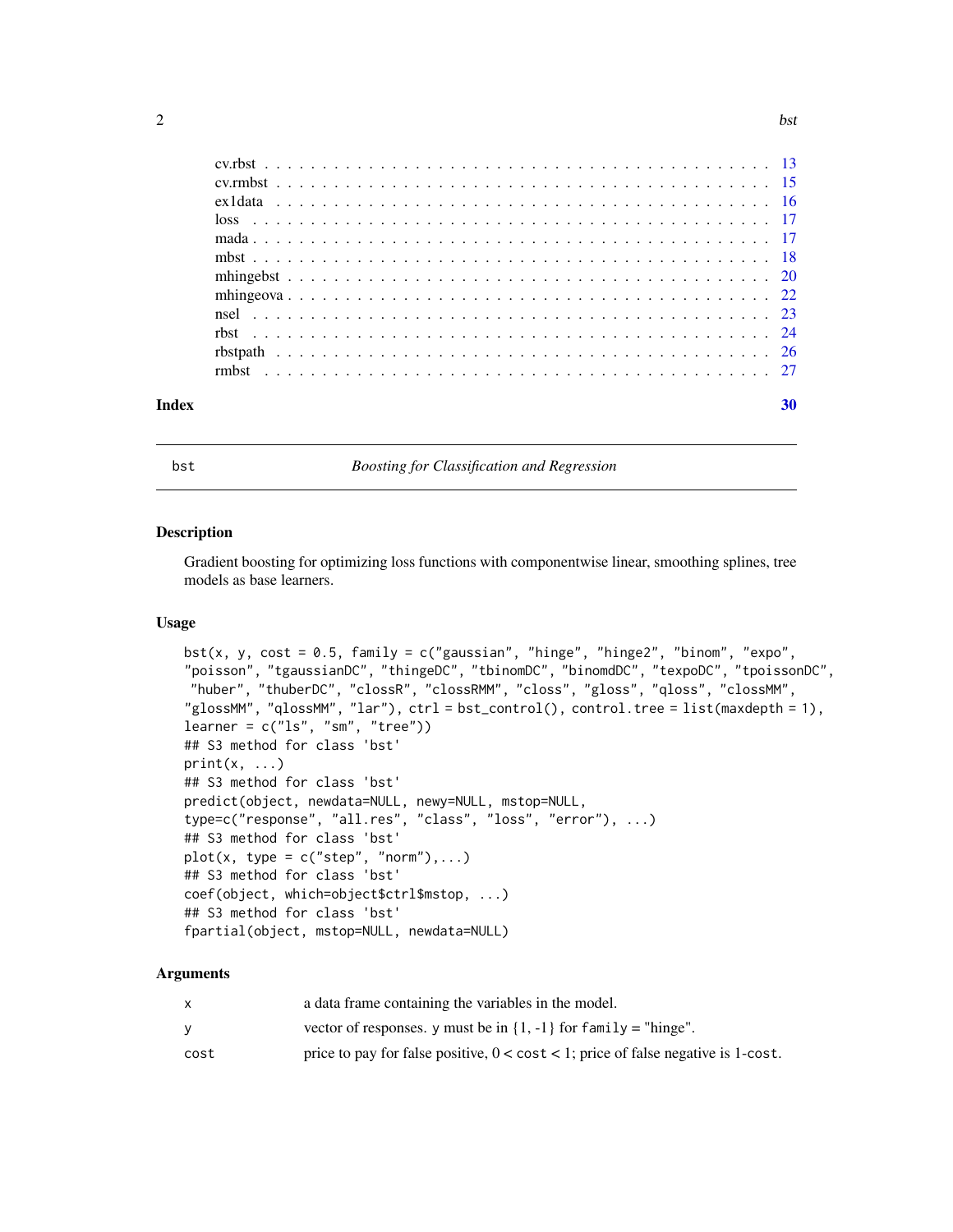<span id="page-2-0"></span>

| family       | A variety of loss functions. family = "hinge" for hinge loss and family="gaussian" |
|--------------|------------------------------------------------------------------------------------|
|              | for squared error loss. Implementing the negative gradient corresponding to the    |
|              | loss function to be minimized. For hinge loss, $+1/-1$ binary responses is used.   |
| ctrl         | an object of class bst_control.                                                    |
| type         | type of prediction or plot, see predict, plot                                      |
| control.tree | control parameters of rpart.                                                       |
| learner      | a character specifying the component-wise base learner to be used: 1s linear       |
|              | models, sm smoothing splines, tree regression trees.                               |
| object       | class of bst.                                                                      |
| newdata      | new data for prediction with the same number of columns as x.                      |
| newy         | new response.                                                                      |
| mstop        | boosting iteration for prediction.                                                 |
| which        | at which boosting mstop to extract coefficients.                                   |
| $\cdots$     | additional arguments.                                                              |
|              |                                                                                    |

#### Details

Boosting algorithms for classification and regression problems. In a classification problem, suppose  $f$  is a classifier for a response  $y$ . A cost-sensitive or weighted loss function is

$$
L(y, f, cost) = l(y, f, cost) \max(0, (1 - yf))
$$

For family="hinge",

$$
l(y, f, cost) = 1 - cost, if y = +1;
$$
 cost, if  $y = -1$ 

For family="hinge2",  $l(y,f,cost)= 1$ , if  $y = +1$  and  $f > 0$ ; = 1-cost, if  $y = +1$  and  $f < 0$ ; = cost, if y  $= -1$  and  $f > 0$ ;  $= 1$ , if  $y = -1$  and  $f < 0$ .

For twin boosting if twinboost=TRUE, there are two types of adaptive boosting if learner="ls": for twintype=1, weights are based on coefficients in the first round of boosting; for twintype=2, weights are based on predictions in the first round of boosting. See Buehlmann and Hothorn (2010).

#### Value

An object of class bst with [print](#page-0-0), [coef](#page-0-0), [plot](#page-0-0) and [predict](#page-0-0) methods are available for linear models. For nonlinear models, methods [print](#page-0-0) and [predict](#page-0-0) are available.

x, y, cost, family, learner, control.tree, maxdepth

|          | These are input variables and parameters                                                                                                                           |
|----------|--------------------------------------------------------------------------------------------------------------------------------------------------------------------|
| ctrl     | the input ctrl with possible updated fk if family="thingeDC","tbinomDC","binomdDC"                                                                                 |
| yhat     | predicted function estimates                                                                                                                                       |
| ens      | a list of length mstop. Each element is a fitted model to the pseudo residuals,<br>defined as negative gradient of loss function at the current estimated function |
| ml.fit   | the last element of ens                                                                                                                                            |
| ensemble | a vector of length mstop. Each element is the variable selected in each boosting<br>step when applicable                                                           |
| xselect  | selected variables in mstop                                                                                                                                        |
| coef     | estimated coefficients in each iteration. Used internally only                                                                                                     |
|          |                                                                                                                                                                    |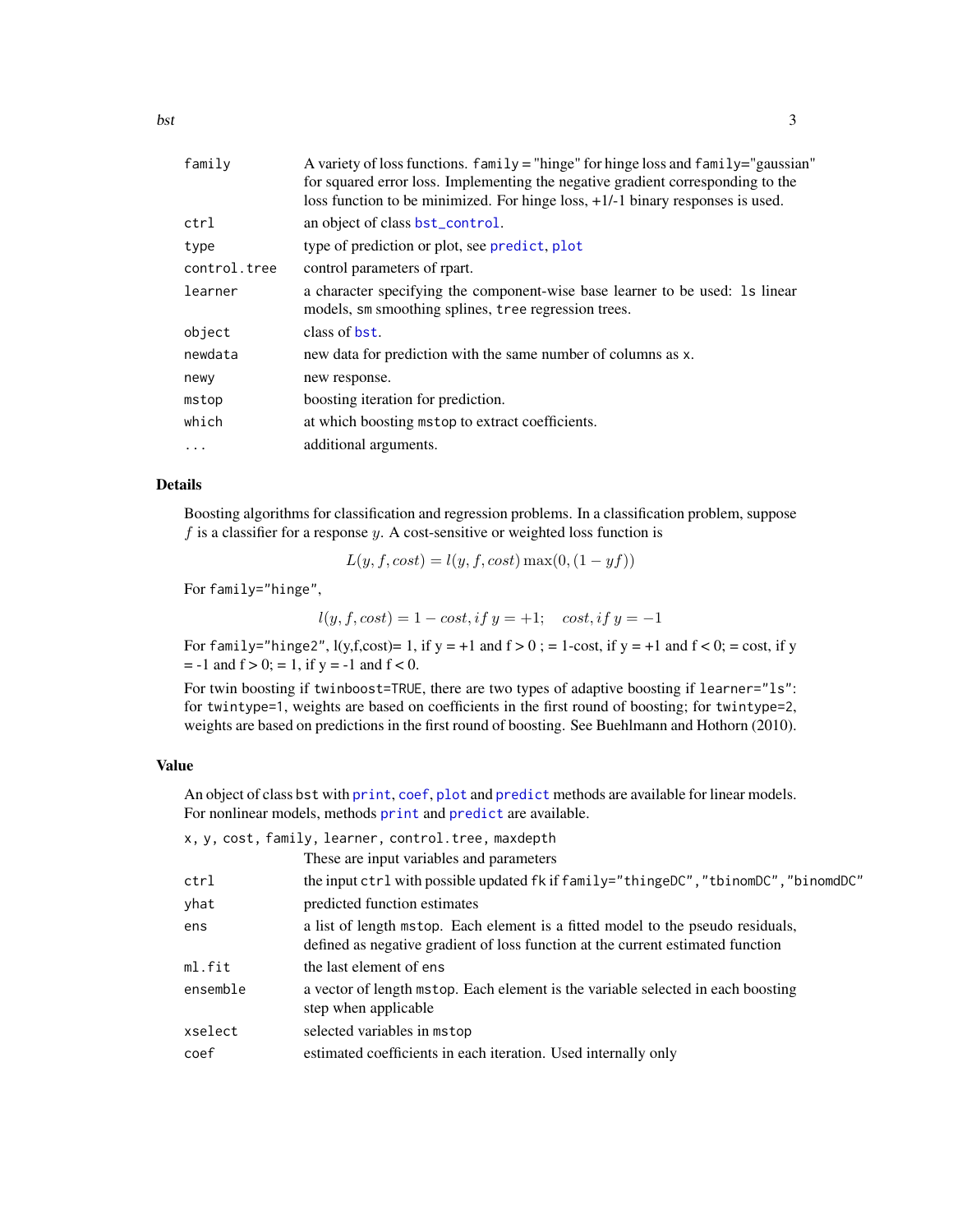#### <span id="page-3-0"></span>Author(s)

Zhu Wang

#### References

Zhu Wang (2011), HingeBoost: ROC-Based Boost for Classification and Variable Selection. *The International Journal of Biostatistics*, 7(1), Article 13.

Peter Buehlmann and Torsten Hothorn (2010), Twin Boosting: improved feature selection and prediction, *Statistics and Computing*, 20, 119-138.

# See Also

[cv.bst](#page-6-1) for cross-validated stopping iteration. Furthermore see [bst\\_control](#page-4-1)

#### Examples

```
x \leftarrow \text{matrix}(rnorm(100*5), ncol=5)c \le -2*x[,1]p <- exp(c)/(exp(c)+exp(-c))
y <- rbinom(100,1,p)
y[y := 1] <- -1
x \leftarrow as.data-frame(x)dat.m \le bst(x, y, ctrl = bst_control(mstop=50), family = "hinge", learner = "ls")
predict(dat.m)
dat.m1 <- bst(x, y, ctrl = bst_control(twinboost=TRUE,
coefir=coef(dat.m), xselect.init = dat.m$xselect, mstop=50))
dat.m2 \leq rbst(x, y, ctr1 = bst_countrol(mstop=50, s=0, trace=TRUE),rfamily = "thinge", learner = "ls")
predict(dat.m2)
```
bst.sel *Function to select number of predictors*

#### Description

Function to determine the first q predictors in the boosting path, or perform (10-fold) cross-validation and determine the optimal set of parameters

#### Usage

bst.sel(x, y, q, type=c("firstq", "cv"),  $\dots$ )

| Design matrix (without intercept).                                     |
|------------------------------------------------------------------------|
| Continuous response vector for linear regression                       |
| Maximum number of predictors that should be selected if type="firstq". |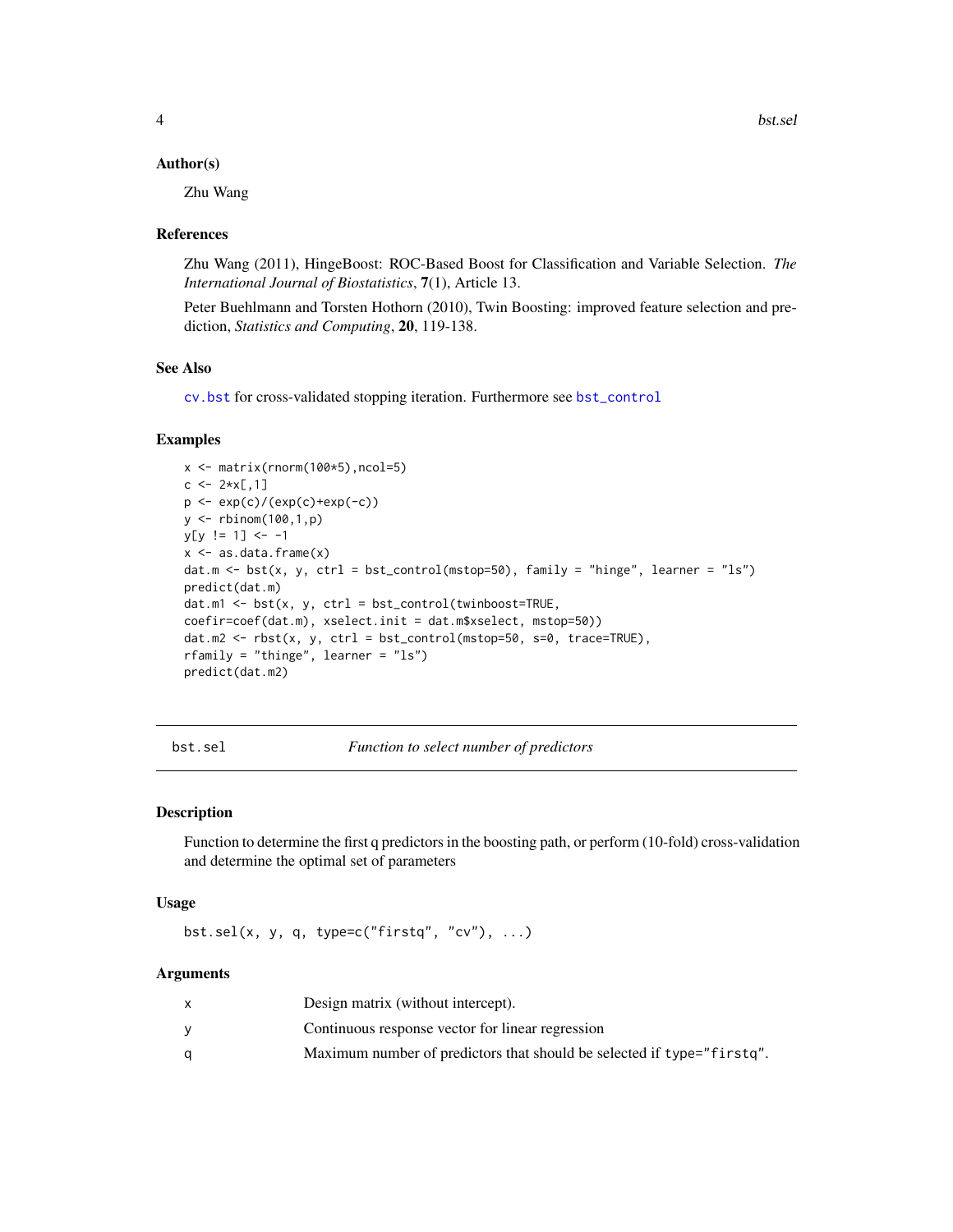# <span id="page-4-0"></span>bst\_control 5

| type     | if type="firstg", return the first g predictors in the boosting path. if type="cv", |
|----------|-------------------------------------------------------------------------------------|
|          | perform (10-fold) cross-validation and determine the optimal set of parameters      |
| $\cdots$ | Further arguments to be passed to bst. cv. bst.                                     |

# **Details**

Function to determine the first q predictors in the boosting path, or perform (10-fold) cross-validation and determine the optimal set of parameters. This may be used for p-value calculation. See below.

#### Value

Vector of selected predictors.

#### Author(s)

Zhu Wang

# Examples

```
## Not run:
x <- matrix(rnorm(100*100), nrow = 100, ncol = 100)
y \leq x[, 1] * 2 + x[, 2] * 2.5 + \text{norm}(100)sel <- bst.sel(x, y, q=10)
library("hdi")
fit.multi \leq - hdi(x, y, method = "multi.split",
model.selector =bst.sel,
args.model.selector=list(type="firstq", q=10))
fit.multi
fit.multi$pval[1:10] ## the first 10 p-values
fit.multi <- hdi(x, y, method = "multi.split",
model.selector =bst.sel,
args.model.selector=list(type="cv"))
fit.multi
fit.multi$pval[1:10] ## the first 10 p-values
```
## End(Not run)

<span id="page-4-1"></span>bst\_control *Control Parameters for Boosting*

#### Description

Specification of the number of boosting iterations, step size and other parameters for boosting algorithms.

#### Usage

```
bst_{control(mstop = 50, nu = 0.1, twinboost = FALSE, twintype=1, threshold=c("standard","adaptive"), f.init = NULL, coefir = NULL, xselect.init = NULL, center = FALSE,
trace = FALSE, numsample = 50, df = 4, s = NULL, sh = NULL, q = NULL, qh = NULL,
fk = NULL, start=FALSE, iter = 10, intercept = FALSE, trun=FALSE)
```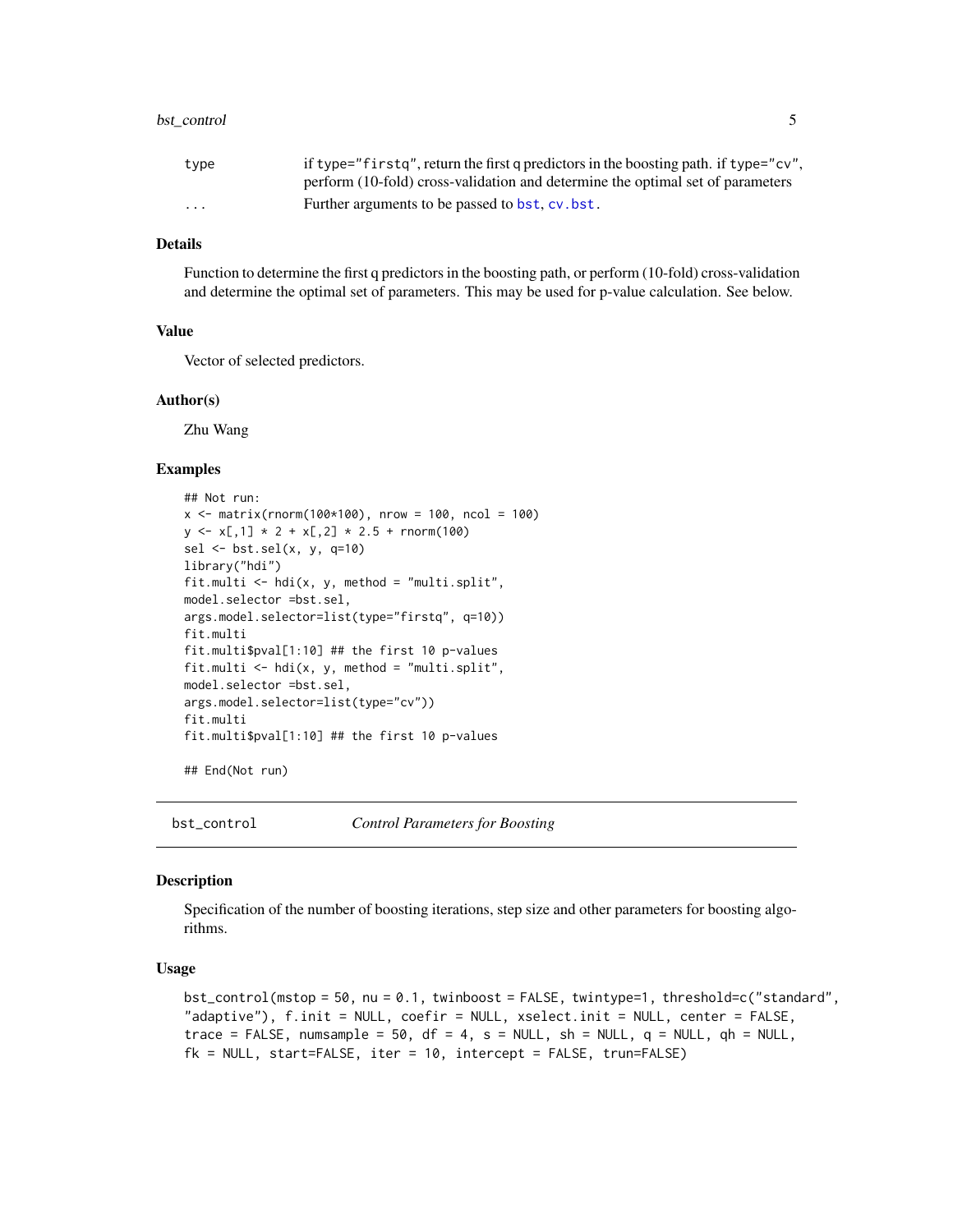| mstop        | an integer giving the number of boosting iterations.                                                                                                                                                                                                                                                                                                                                                                                          |
|--------------|-----------------------------------------------------------------------------------------------------------------------------------------------------------------------------------------------------------------------------------------------------------------------------------------------------------------------------------------------------------------------------------------------------------------------------------------------|
| nu           | a small number (between 0 and 1) defining the step size or shrinkage parameter.                                                                                                                                                                                                                                                                                                                                                               |
| twinboost    | a logical value: TRUE for twin boosting.                                                                                                                                                                                                                                                                                                                                                                                                      |
| twintype     | for twinboost=TRUE only. For learner="1s", if twintype=1, twin boosting<br>with weights from magnitude of coefficients in the first round of boosting. If<br>twintype=2, weights are correlations between predicted values in the first round<br>of boosting and current predicted values. For learners not componentwise least<br>squares, twintype=2.                                                                                       |
| threshold    | if threshold="adaptive", the estimated function ctrl\$fk is updated in every<br>boosting step. Otherwise, no update for ctrl\$fk in boosting steps. Only used<br>in robust nonconvex loss function.                                                                                                                                                                                                                                           |
| f.init       | the estimate from the first round of twin boosting. Only useful when twinboost=TRUE<br>and learner="sm" or "tree".                                                                                                                                                                                                                                                                                                                            |
| coefir       | the estimated coefficients from the first round of twin boosting. Only useful<br>when twinboost=TRUE and learner="ls".                                                                                                                                                                                                                                                                                                                        |
| xselect.init | the variable selected from the first round of twin boosting. Only useful when<br>twinboost=TRUE.                                                                                                                                                                                                                                                                                                                                              |
| center       | a logical value: TRUE to center covariates with mean.                                                                                                                                                                                                                                                                                                                                                                                         |
| trace        | a logical value for printout of more details of information during the fitting pro-<br>cess.                                                                                                                                                                                                                                                                                                                                                  |
| numsample    | number of random sample variable selected in the first round of twin boosting.<br>This is potentially useful in the future implementation.                                                                                                                                                                                                                                                                                                    |
| df           | degree of freedom used in smoothing splines.                                                                                                                                                                                                                                                                                                                                                                                                  |
| s,q          | nonconvex loss tuning parameter s or frequency q of outliers for robust regres-<br>sion and classification. If s is missing but q is available, s may be computed as<br>the 1-q quantile of robust loss values using conventional software.                                                                                                                                                                                                   |
| sh, qh       | threshold value or frequency qh of outliers for Huber regression family="huber"<br>or family="rhuberDC". For family="huber", if sh is not provided, sh is then<br>updated adaptively with the median of y-yhat where yhat is the estimated y in<br>the last boosting iteration. For family="rhuberDC", if sh is missing but qh is<br>available, sh may be computed as the 1-qh quantile of robust loss values using<br>conventional software. |
| fk           | predicted values at an iteration in the MM algorithm                                                                                                                                                                                                                                                                                                                                                                                          |
| start        | a logical value, if start=TRUE and fk is a vector of values, then bst iterations<br>begin with fk. Otherwise, bst iterations begin with the default values. This can<br>be useful, for instance, in rbst for the MM boosting algorithm.                                                                                                                                                                                                       |
| iter         | number of iteration in the MM algorithm                                                                                                                                                                                                                                                                                                                                                                                                       |
| intercept    | logical value, if TRUE, estimation of intercept with linear predictor model                                                                                                                                                                                                                                                                                                                                                                   |
| trun         | logical value, if TRUE, predicted value in each boosting iteration is truncated at<br>-1, 1, for family="closs" in bst and rfamily="closs" in rbst                                                                                                                                                                                                                                                                                            |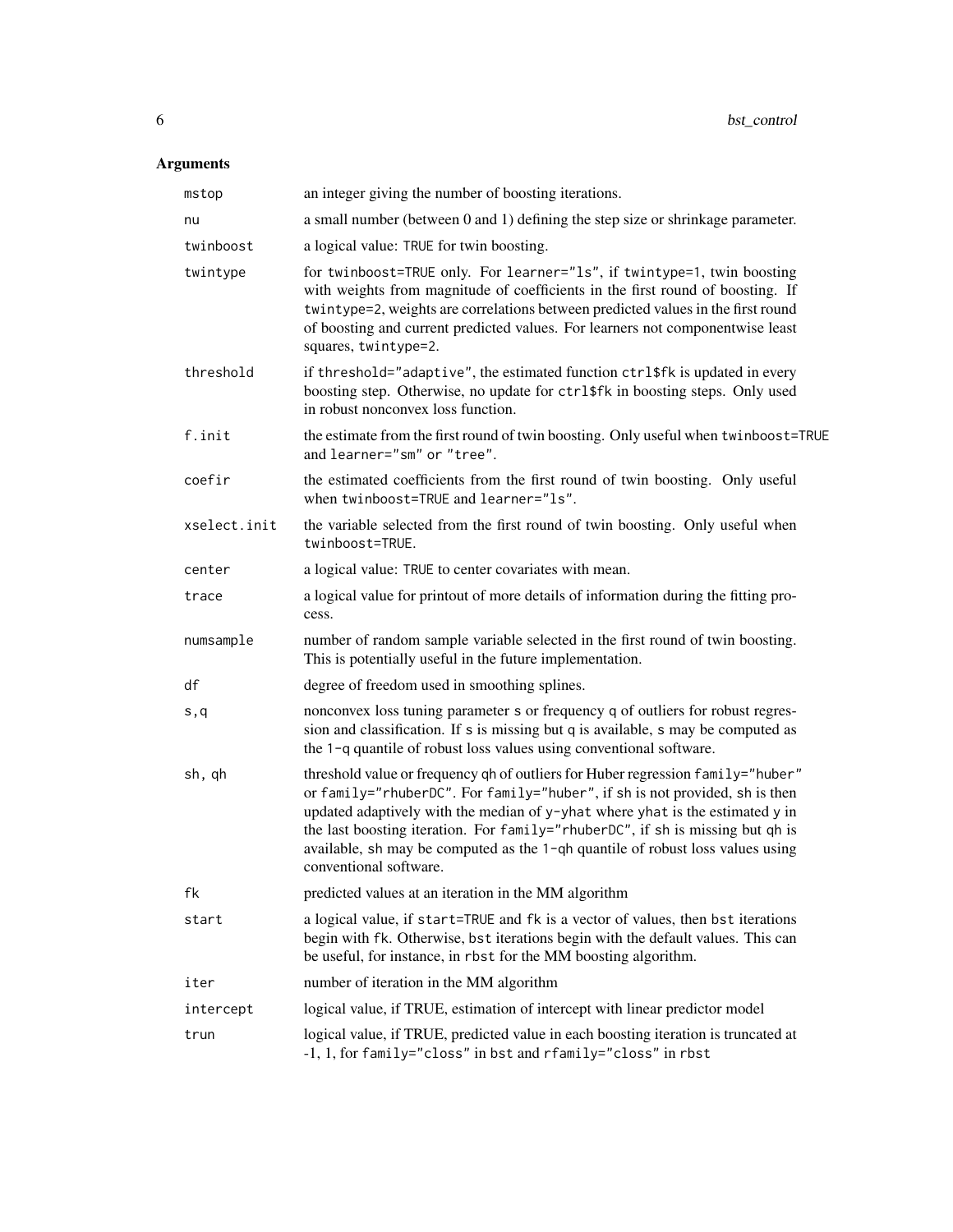#### <span id="page-6-0"></span>cv.bst 7

#### Details

Objects to specify parameters of the boosting algorithms implemented in [bst](#page-1-1), via the ctrl argument. The s value is for robust nonconvex loss where smaller s value is more robust to outliers with family="closs","tbinom","thinge","tbinomd", and larger s value more robust with family="clossR","gloss","qloss".

For family="closs", if  $s=2$ , the loss is similar to the square loss; if  $s=1$ , the loss function is an approximation of the hinge loss; for smaller values, the loss function approaches the 0-1 loss function if  $s$ <1, the loss function is a nonconvex function of the margin.

The default value of s is -1 if family="thinge", -log(3) if family="tbinom", and 4 if family="binomd". If trun=TRUE, boosting classifiers can produce real values in [-1, 1] indicating their confidence in [-1, 1]-valued classification. cf. R. E. Schapire and Y. Singer. Improved boosting algorithms using confidence-rated predictions. In Proceedings of the Eleventh Annual Conference on Computational Learning Theory, pages 80-91, 1998.

#### Value

An object of class bst\_control, a list. Note fk may be updated for robust boosting.

#### See Also

[bst](#page-1-1)

<span id="page-6-1"></span>

cv.bst *Cross-Validation for Boosting*

#### Description

Cross-validated estimation of the empirical risk/error for boosting parameter selection.

#### Usage

```
cv.bst(x,y,K=10,cost=0.5,family=c("gaussian", "hinge", "hinge2", "binom", "expo",
"poisson", "tgaussianDC", "thingeDC", "tbinomDC", "binomdDC", "texpoDC", "tpoissonDC",
"clossR", "closs", "gloss", "qloss", "lar"), learner = c("ls", "sm", "tree"),
ctrl = bst_countrol(), type = c("loss", "error"),plot.it = TRUE, main = NULL, se = TRUE, n.cores=2, ...)
```

| x      | a data frame containing the variables in the model.                                         |
|--------|---------------------------------------------------------------------------------------------|
| ٧      | vector of responses. y must be in $\{1, -1\}$ for binary classifications.                   |
| K      | K-fold cross-validation                                                                     |
| cost   | price to pay for false positive, $0 < \text{cost} < 1$ ; price of false negative is 1-cost. |
| family | $family$ = "hinge" for hinge loss and $family$ ="gaussian" for squared error loss.          |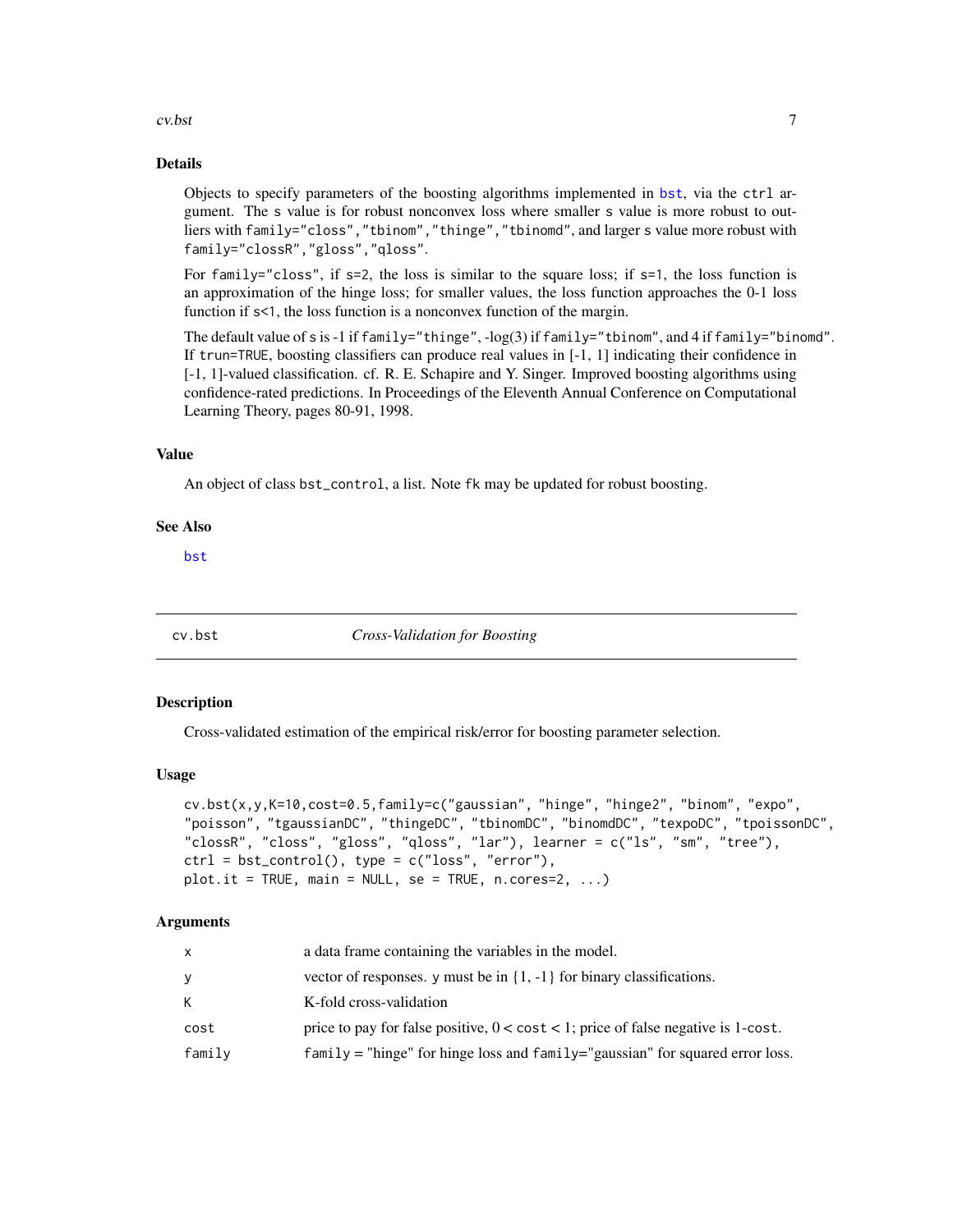<span id="page-7-0"></span>

| learner  | a character specifying the component-wise base learner to be used: 1s linear<br>models, sm smoothing splines, tree regression trees. |
|----------|--------------------------------------------------------------------------------------------------------------------------------------|
| ctrl     | an object of class bst_control.                                                                                                      |
| type     | cross-validation criteria. For type="loss", loss function values and type="error"<br>is misclassification error.                     |
| plot.it  | a logical value, to plot the estimated loss or error with cross validation if TRUE.                                                  |
| main     | title of plot                                                                                                                        |
| se       | a logical value, to plot with standard errors.                                                                                       |
| n.cores  | The number of CPU cores to use. The cross-validation loop will attempt to send<br>different CV folds off to different cores.         |
| $\ddots$ | additional arguments.                                                                                                                |

# Value

object with

| residmat | empirical risks in each cross-validation at boosting iterations |
|----------|-----------------------------------------------------------------|
| mstop    | boosting iteration steps at which CV curve should be computed.  |
| CV       | The CV curve at each value of mstop                             |
| cv.error | The standard error of the CV curve                              |
| family   | loss function types                                             |
|          |                                                                 |

...

#### See Also

[bst](#page-1-1)

# Examples

```
## Not run:
x \leftarrow \text{matrix}(rnorm(100*5), ncol=5)c \le -2*x[,1]p \leftarrow \exp(c) / (\exp(c) + \exp(-c))y <- rbinom(100,1,p)
y[y := 1] <- -1
x \leftarrow as.data-frame(x)cv.bst(x, y, ctrl = bst_control(mstop=50), family = "hinge", learner = "ls", type="loss")
cv.bst(x, y, ctr1 = bst\_control(mstop=50), family = "hinge", learner = "ls", type="error")dat.m <- bst(x, y, ctrl = bst_control(mstop=50), family = "hinge", learner = "ls")
dat.m1 <- cv.bst(x, y, ctrl = bst_control(twinboost=TRUE, coefir=coef(dat.m),
xselect.init = dat.m$xselect, mstop=50), family = "hinge", learner="ls")
```
## End(Not run)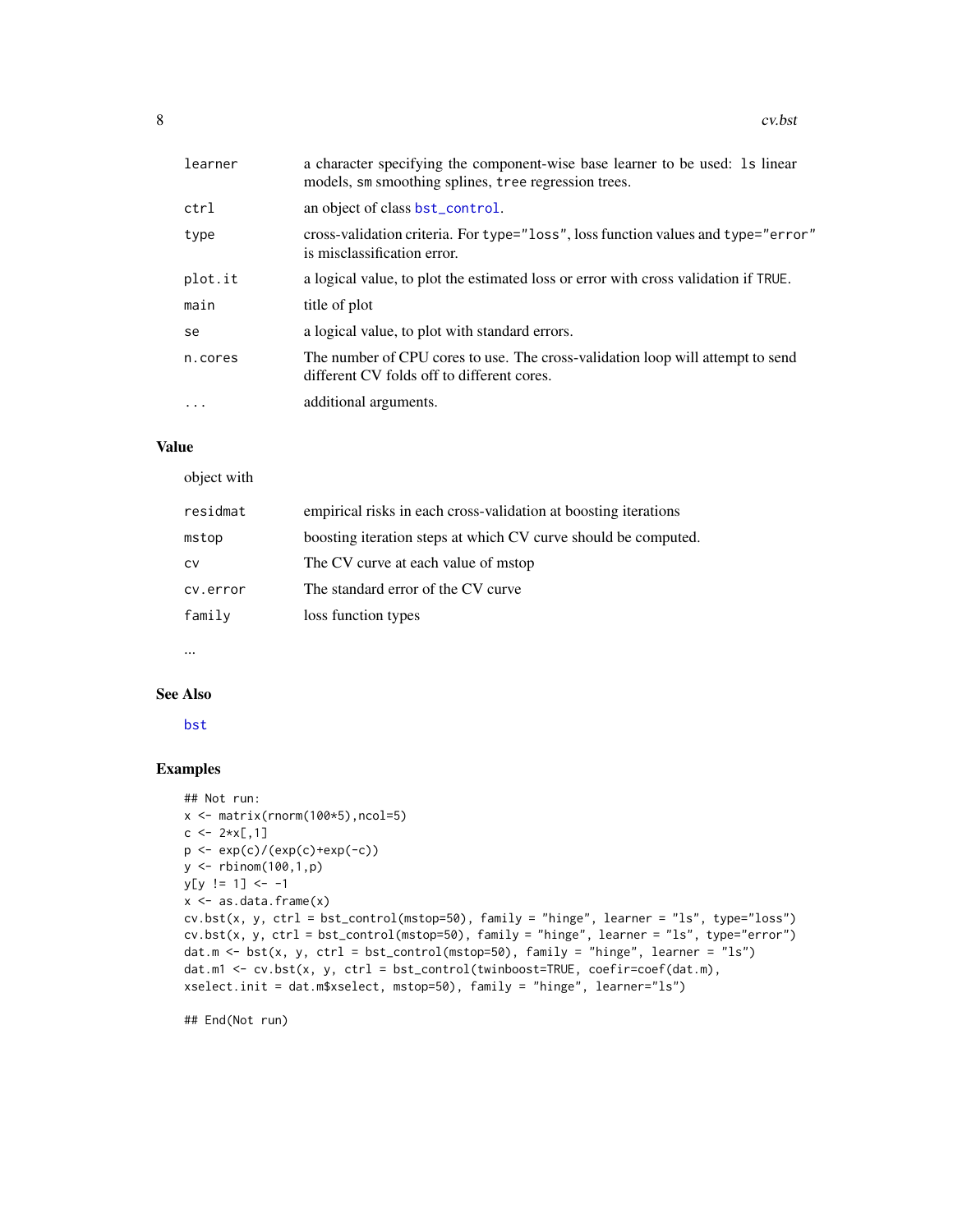<span id="page-8-1"></span><span id="page-8-0"></span>

# Description

Cross-validated estimation of the empirical misclassification error for boosting parameter selection.

# Usage

cv.mada(x, y, balance=FALSE, K=10, nu=0.1, mstop=200, interaction.depth=1,  $trace=False, plot.it = TRUE, se = TRUE, ...$ 

# Arguments

| $\boldsymbol{\mathsf{x}}$ | a data matrix containing the variables in the model.                                                                                               |  |
|---------------------------|----------------------------------------------------------------------------------------------------------------------------------------------------|--|
| y                         | vector of multi class responses. y must be an integer vector from 1 to C for C<br>class problem.                                                   |  |
| balance                   | logical value. If TRUE, The K parts were roughly balanced, ensuring that the<br>classes were distributed proportionally among each of the K parts. |  |
| К                         | K-fold cross-validation                                                                                                                            |  |
| nu                        | a small number (between 0 and 1) defining the step size or shrinkage parameter.                                                                    |  |
| mstop                     | number of boosting iteration.                                                                                                                      |  |
| interaction.depth         |                                                                                                                                                    |  |
|                           | used in gbm to specify the depth of trees.                                                                                                         |  |
| trace                     | if TRUE, iteration results printed out.                                                                                                            |  |
| plot.it                   | a logical value, to plot the cross-validation error if TRUE.                                                                                       |  |
| se                        | a logical value, to plot with 1 standard deviation curves.                                                                                         |  |
| $\cdots$                  | additional arguments.                                                                                                                              |  |

# Value

object with

| residmat | empirical risks in each cross-validation at boosting iterations |
|----------|-----------------------------------------------------------------|
| fraction | abscissa values at which CV curve should be computed.           |
| CV       | The CV curve at each value of fraction                          |
| cv.error | The standard error of the CV curve                              |
|          |                                                                 |

<sup>...</sup>

# See Also

[mada](#page-16-1)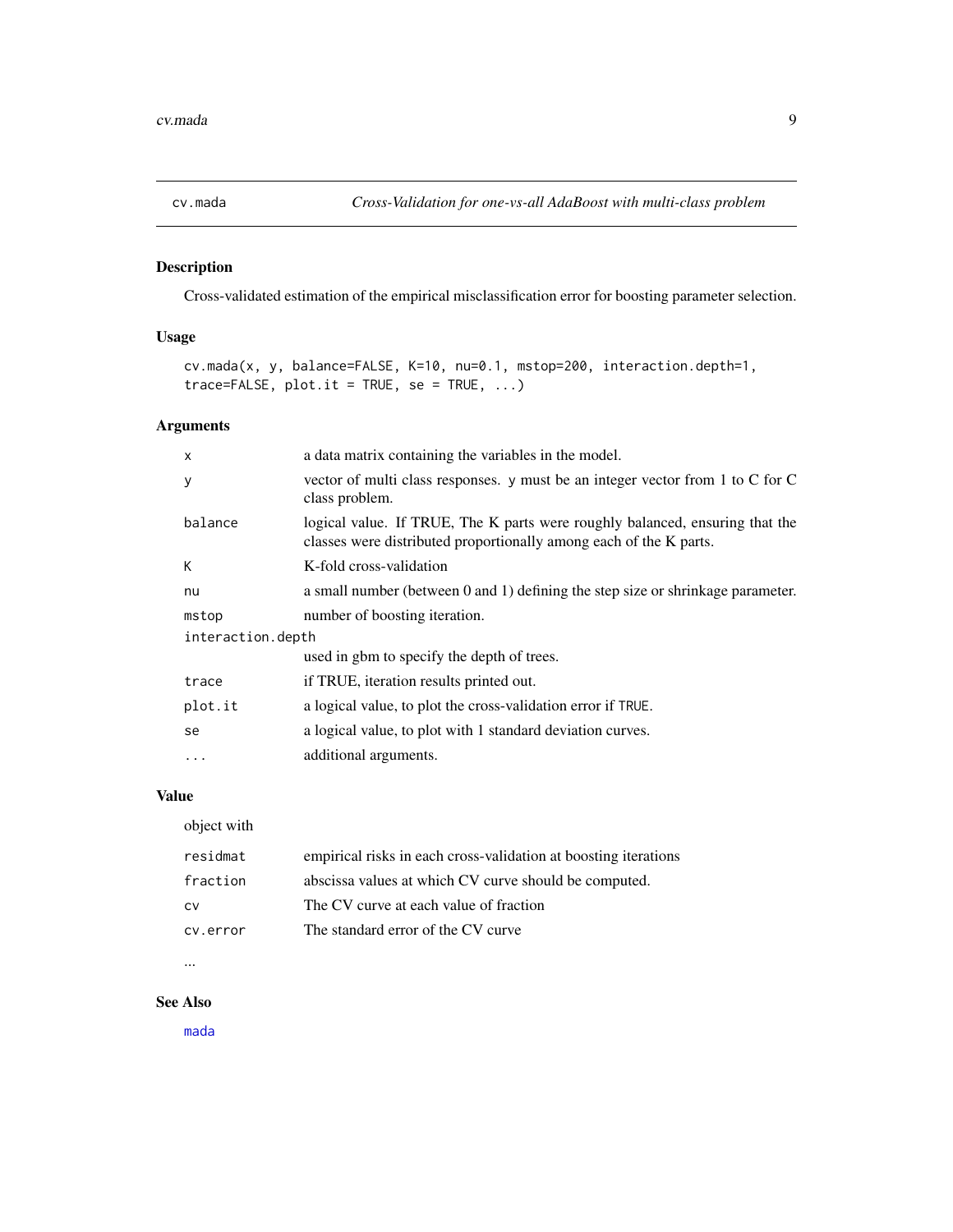# <span id="page-9-1"></span><span id="page-9-0"></span>Description

Cross-validated estimation of the empirical multi-class loss for boosting parameter selection.

# Usage

```
cv.mbst(x, y, balance=FALSE, K = 10, cost = NULL,family = c("hinge","hinge2","thingeDC", "closs", "clossMM"),
learner = c("tree", "ls", "sm"), ctr1 = bst_countol(),type = c("loss", "error"), plot.it = TRUE, se = TRUE, n.corese=2, ...)
```
### Arguments

| $\boldsymbol{\mathsf{x}}$ | a data frame containing the variables in the model.                                                                                                |  |
|---------------------------|----------------------------------------------------------------------------------------------------------------------------------------------------|--|
| y                         | vector of responses. y must be integers from 1 to C for C class problem.                                                                           |  |
| balance                   | logical value. If TRUE, The K parts were roughly balanced, ensuring that the<br>classes were distributed proportionally among each of the K parts. |  |
| К                         | K-fold cross-validation                                                                                                                            |  |
| cost                      | price to pay for false positive, $0 < \text{cost} < 1$ ; price of false negative is 1-cost.                                                        |  |
| family                    | $family = "hinge"$ for hinge loss. "hinge2" is a different hinge loss                                                                              |  |
| learner                   | a character specifying the component-wise base learner to be used: 1s linear<br>models, sm smoothing splines, tree regression trees.               |  |
| ctrl                      | an object of class bst_control.                                                                                                                    |  |
| type                      | for family="hinge", type="loss" is hinge risk. For family="thingeDC",<br>type="loss"                                                               |  |
| plot.it                   | a logical value, to plot the estimated risks if TRUE.                                                                                              |  |
| se                        | a logical value, to plot with standard errors.                                                                                                     |  |
| n.cores                   | The number of CPU cores to use. The cross-validation loop will attempt to send<br>different CV folds off to different cores.                       |  |
| $\cdots$                  | additional arguments.                                                                                                                              |  |

#### Value

object with

| residmat | empirical risks in each cross-validation at boosting iterations |
|----------|-----------------------------------------------------------------|
| fraction | abscissa values at which CV curve should be computed.           |
| CV       | The CV curve at each value of fraction                          |
| cv.error | The standard error of the CV curve                              |

...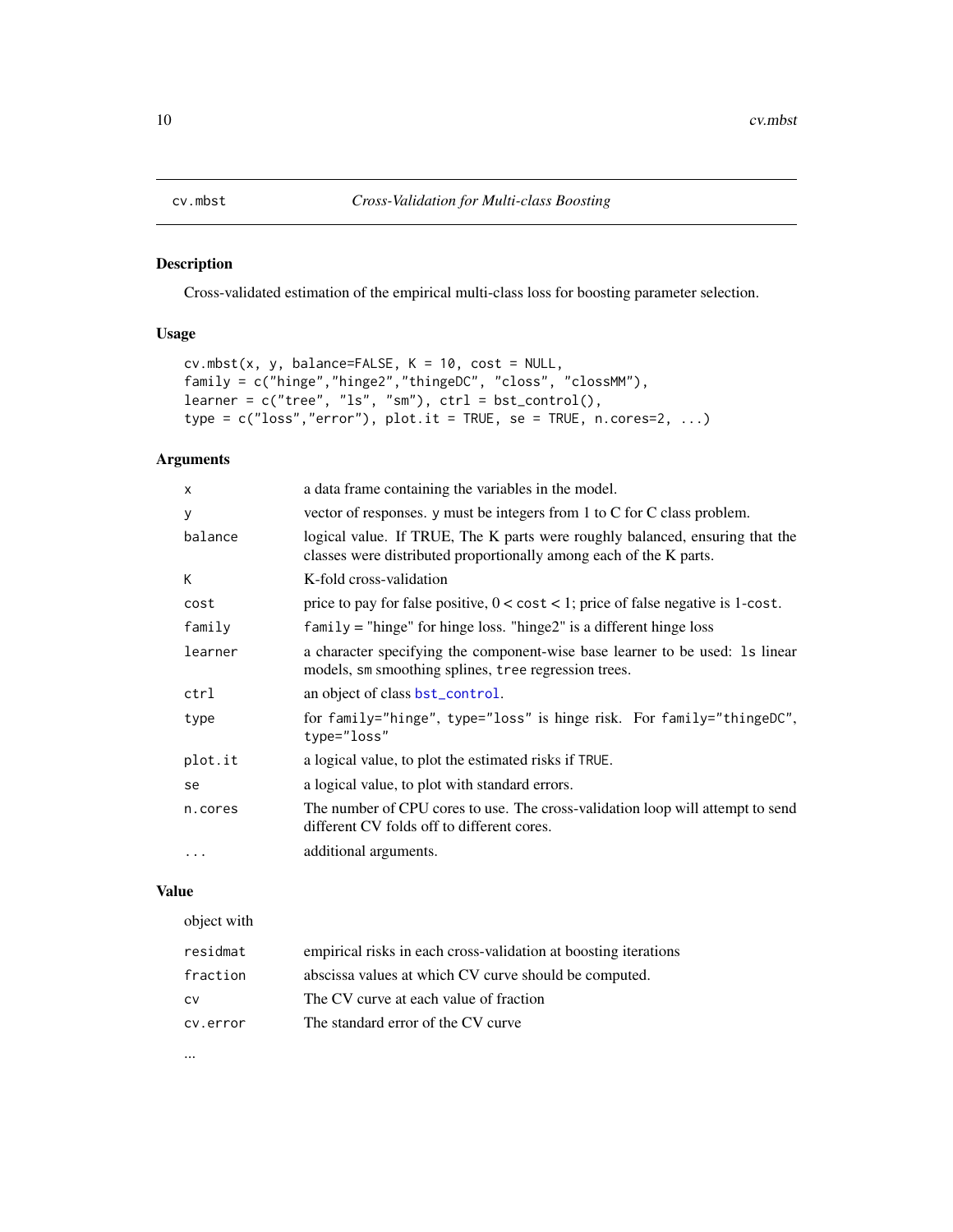# <span id="page-10-0"></span>cv.mhingebst 11

# See Also

[mbst](#page-17-1)

<span id="page-10-1"></span>cv.mhingebst *Cross-Validation for Multi-class Hinge Boosting*

# Description

Cross-validated estimation of the empirical multi-class hinge loss for boosting parameter selection.

#### Usage

```
cv.mhingebst(x, y, balance=FALSE, K = 10, cost = NULL, family = "hinge",
learner = c("tree", "ls", "sm"), ctrl = bst_countol(),type = c("loss", "error"), plot.it = TRUE, main = NULL, se = TRUE, n.corese=2, ...)
```
# Arguments

| $\mathsf{x}$ | a data frame containing the variables in the model.                                                                                                |  |
|--------------|----------------------------------------------------------------------------------------------------------------------------------------------------|--|
| y            | vector of responses. y must be integers from 1 to C for C class problem.                                                                           |  |
| balance      | logical value. If TRUE, The K parts were roughly balanced, ensuring that the<br>classes were distributed proportionally among each of the K parts. |  |
| К            | K-fold cross-validation                                                                                                                            |  |
| cost         | price to pay for false positive, $0 < \text{cost} < 1$ ; price of false negative is 1-cost.                                                        |  |
| family       | $family = "hinge"$ for hinge loss. Implementing the negative gradient corre-<br>sponding to the loss function to be minimized.                     |  |
| learner      | a character specifying the component-wise base learner to be used: 1s linear<br>models, sm smoothing splines, tree regression trees.               |  |
| ctrl         | an object of class bst_control.                                                                                                                    |  |
| type         | for family="hinge", type="loss" is hinge risk.                                                                                                     |  |
| plot.it      | a logical value, to plot the estimated loss or error with cross validation if TRUE.                                                                |  |
| main         | title of plot                                                                                                                                      |  |
| se           | a logical value, to plot with standard errors.                                                                                                     |  |
| n.cores      | The number of CPU cores to use. The cross-validation loop will attempt to send<br>different CV folds off to different cores.                       |  |
|              | additional arguments.                                                                                                                              |  |

# Value

| object with |                                                                 |
|-------------|-----------------------------------------------------------------|
| residmat    | empirical risks in each cross-validation at boosting iterations |
| fraction    | abscissa values at which CV curve should be computed.           |
| CV          | The CV curve at each value of fraction                          |
| cy.error    | The standard error of the CV curve                              |
|             |                                                                 |

...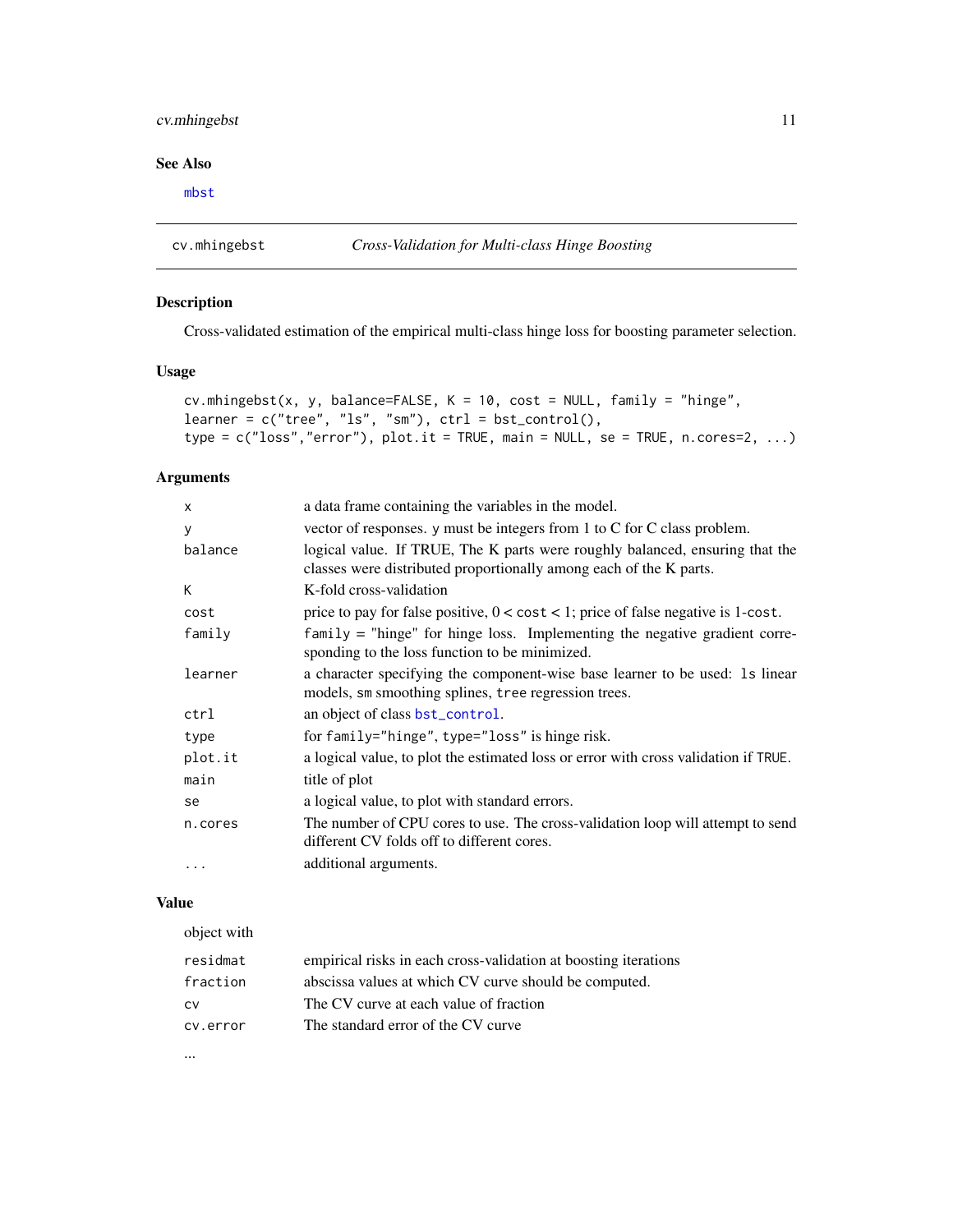# <span id="page-11-0"></span>See Also

[mhingebst](#page-19-1)

cv.mhingeova *Cross-Validation for one-vs-all HingeBoost with multi-class problem*

# Description

Cross-validated estimation of the empirical misclassification error for boosting parameter selection.

# Usage

```
cv.mhingeova(x, y, balance=FALSE, K=10, cost = NULL, nu=0.1,
learner=c("tree", "ls", "sm"), maxdepth=1, m1=200, twinboost = FALSE,
m2=200, trace=FALSE, plot.it = TRUE, se = TRUE, ...)
```

| $\times$       | a data frame containing the variables in the model.                                                                                                |
|----------------|----------------------------------------------------------------------------------------------------------------------------------------------------|
| У              | vector of multi class responses. y must be an integer vector from 1 to C for C<br>class problem.                                                   |
| balance        | logical value. If TRUE, The K parts were roughly balanced, ensuring that the<br>classes were distributed proportionally among each of the K parts. |
| К              | K-fold cross-validation                                                                                                                            |
| cost           | price to pay for false positive, $0 < \text{cost} < 1$ ; price of false negative is 1-cost.                                                        |
| nu             | a small number (between 0 and 1) defining the step size or shrinkage parameter.                                                                    |
| learner        | a character specifying the component-wise base learner to be used: 1s linear<br>models, sm smoothing splines, tree regression trees.               |
| maxdepth       | tree depth used in learner=tree                                                                                                                    |
| m1             | number of boosting iteration                                                                                                                       |
| twinboost      | logical: twin boosting?                                                                                                                            |
| m <sub>2</sub> | number of twin boosting iteration                                                                                                                  |
| trace          | if TRUE, iteration results printed out                                                                                                             |
| plot.it        | a logical value, to plot the estimated risks if TRUE.                                                                                              |
| se             | a logical value, to plot with standard errors.                                                                                                     |
| $\cdots$       | additional arguments.                                                                                                                              |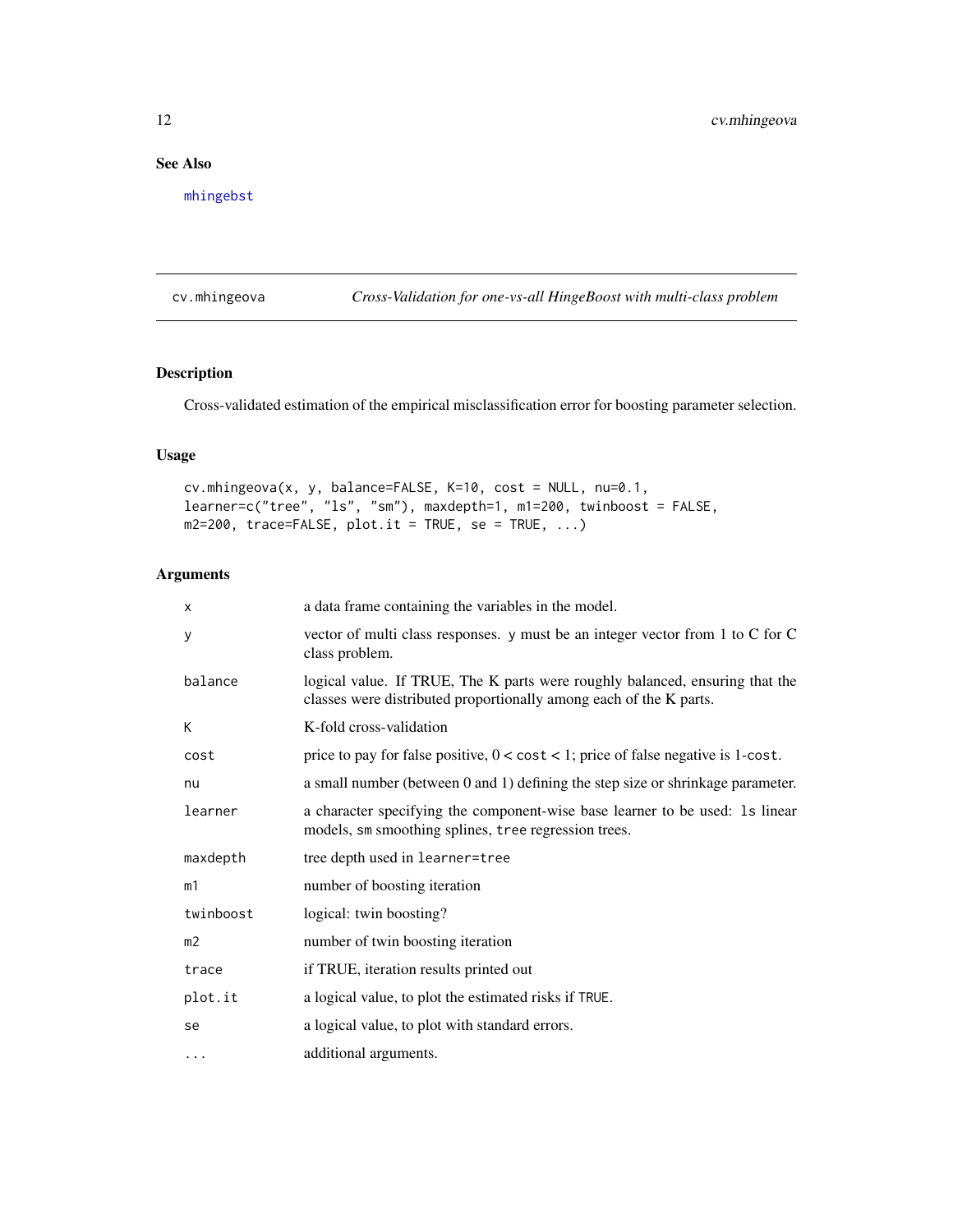#### <span id="page-12-0"></span>cv.rbst 13

# Value

object with

| residmat | empirical risks in each cross-validation at boosting iterations |  |
|----------|-----------------------------------------------------------------|--|
| fraction | abscissa values at which CV curve should be computed.           |  |
| CV       | The CV curve at each value of fraction                          |  |
| cy.error | The standard error of the CV curve                              |  |
|          |                                                                 |  |

...

# Note

The functions for balanced cross validation were from R package pmar.

# See Also

[mhingeova](#page-21-1)

<span id="page-12-1"></span>cv.rbst *Cross-Validation for Nonconvex Loss Boosting*

#### Description

Cross-validated estimation of the empirical risk/error, can be used for tuning parameter selection.

## Usage

```
cv.rbst(x, y, K = 10, cost = 0.5, framily = c("tgaussian", "thuber", "thinge","tbinom", "binomd", "texpo", "tpoisson", "clossR", "closs", "gloss", "qloss"),
learner = c("ls", "sm", "tree"), ctrl = bst_countrol(), type = c("loss", "error"),plot.it = TRUE, main = NULL, se = TRUE, n.corese=2,...)
```

| $\mathsf{x}$ | a data frame containing the variables in the model.                                                                                  |
|--------------|--------------------------------------------------------------------------------------------------------------------------------------|
| У            | vector of responses. y must be in $\{1, -1\}$ for binary classification                                                              |
| K            | K-fold cross-validation                                                                                                              |
| cost         | price to pay for false positive, $0 < \text{cost} < 1$ ; price of false negative is 1-cost.                                          |
| rfamily      | nonconvex loss function types.                                                                                                       |
| learner      | a character specifying the component-wise base learner to be used: 1s linear<br>models, sm smoothing splines, tree regression trees. |
| ctrl         | an object of class bst_control.                                                                                                      |
| type         | cross-validation criteria. For type="loss", loss function values and type="error"<br>is misclassification error.                     |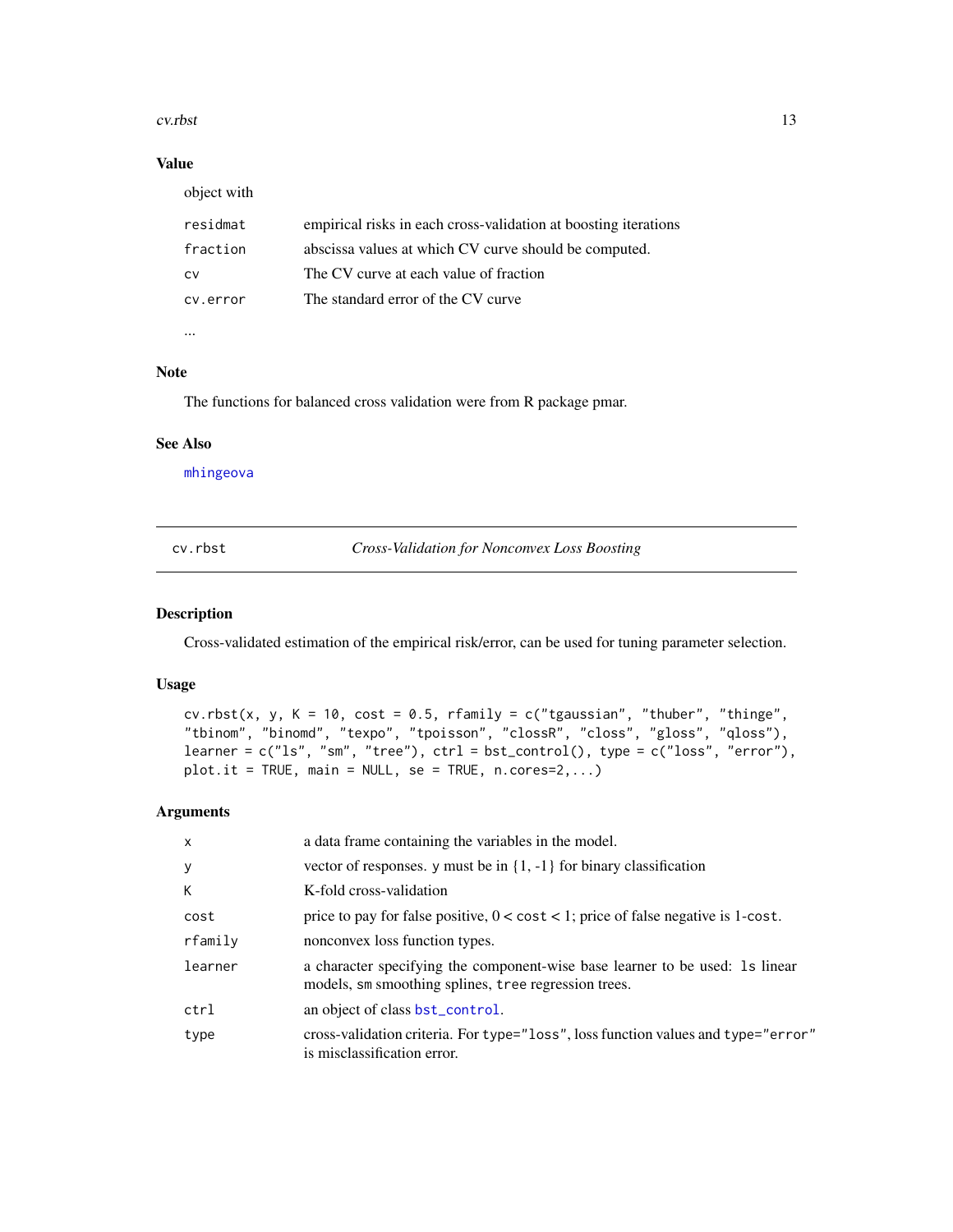<span id="page-13-0"></span>14 cv.rbst

| plot.it | a logical value, to plot the estimated loss or error with cross validation if TRUE.                                          |
|---------|------------------------------------------------------------------------------------------------------------------------------|
| main    | title of plot                                                                                                                |
| se      | a logical value, to plot with standard errors.                                                                               |
| n.cores | The number of CPU cores to use. The cross-validation loop will attempt to send<br>different CV folds off to different cores. |
| .       | additional arguments.                                                                                                        |

# Value

object with

| empirical risks in each cross-validation at boosting iterations |
|-----------------------------------------------------------------|
| boosting iteration steps at which CV curve should be computed.  |
| The CV curve at each value of mstop                             |
| The standard error of the CV curve                              |
| nonconvex loss function types.                                  |
|                                                                 |

...

# Author(s)

Zhu Wang

#### See Also

[rbst](#page-23-1)

# Examples

```
## Not run:
x \leftarrow \text{matrix}(rnorm(100*5), ncol=5)c \le -2*x[,1]p \leftarrow \exp(c) / (\exp(c) + \exp(-c))y <- rbinom(100,1,p)
y[y := 1] <- -1
x \leftarrow as.data-frame(x)cv.rbst(x, y, ctr1 = bst_counto1(mstop=50), rfamily = "thinge", learner = "ls", type="lose")cv.rbst(x, y, ctrl = bst_control(mstop=50), rfamily = "thinge", learner = "ls", type="error")
dat.m <- rbst(x, y, ctrl = bst_control(mstop=50), rfamily = "thinge", learner = "ls")
dat.m1 <- cv.rbst(x, y, ctrl = bst_control(twinboost=TRUE, coefir=coef(dat.m),
xselect.init = dat.m$xselect, mstop=50), family = "thinge", learner="ls")
```
## End(Not run)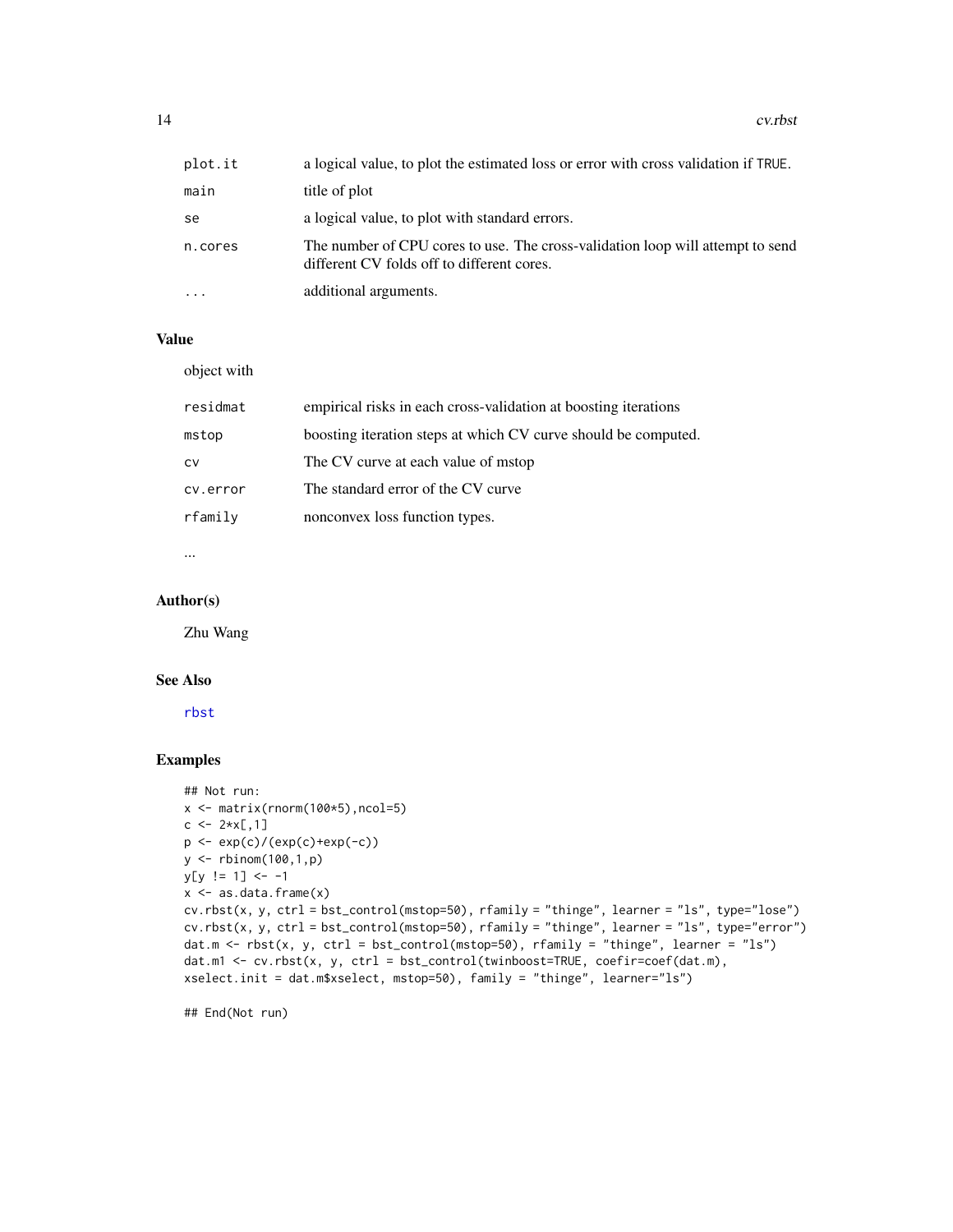<span id="page-14-1"></span><span id="page-14-0"></span>

# Description

Cross-validated estimation of the empirical multi-class loss, can be used for tuning parameter selection.

#### Usage

```
cv.rmbst(x, y, balance=FALSE, K = 10, cost = NULL, rf aminy = c("thinge", "closs"),learner = c("tree", "ls", "sm"), crl = bst_countrol(), type = c("loss", "error"),plot.it = TRUE, main = NULL, se = TRUE, n.cores=2, ...)
```
# Arguments

| a data frame containing the variables in the model.                                                                                                  |  |
|------------------------------------------------------------------------------------------------------------------------------------------------------|--|
| vector of responses. y must be integers from 1 to C for C class problem.                                                                             |  |
| logical value. If TRUE, The K parts were roughly balanced, ensuring that the<br>classes were distributed proportionally among each of the K parts.   |  |
| K-fold cross-validation                                                                                                                              |  |
| price to pay for false positive, $0 < \text{cost} < 1$ ; price of false negative is 1-cost.                                                          |  |
| rfamily = "thinge" for truncated multi-class hinge loss. Implementing the neg-<br>ative gradient corresponding to the loss function to be minimized. |  |
| a character specifying the component-wise base learner to be used: 1s linear<br>models, sm smoothing splines, tree regression trees.                 |  |
| an object of class bst_control.                                                                                                                      |  |
| loss value or misclassification error.                                                                                                               |  |
| a logical value, to plot the estimated loss or error with cross validation if TRUE.                                                                  |  |
| title of plot                                                                                                                                        |  |
| a logical value, to plot with standard errors.                                                                                                       |  |
| The number of CPU cores to use. The cross-validation loop will attempt to send<br>different CV folds off to different cores.                         |  |
| additional arguments.                                                                                                                                |  |
|                                                                                                                                                      |  |

## Value

# object with residmat empirical risks in each cross-validation at boosting iterations fraction abscissa values at which CV curve should be computed. cv The CV curve at each value of fraction cv.error The standard error of the CV curve

...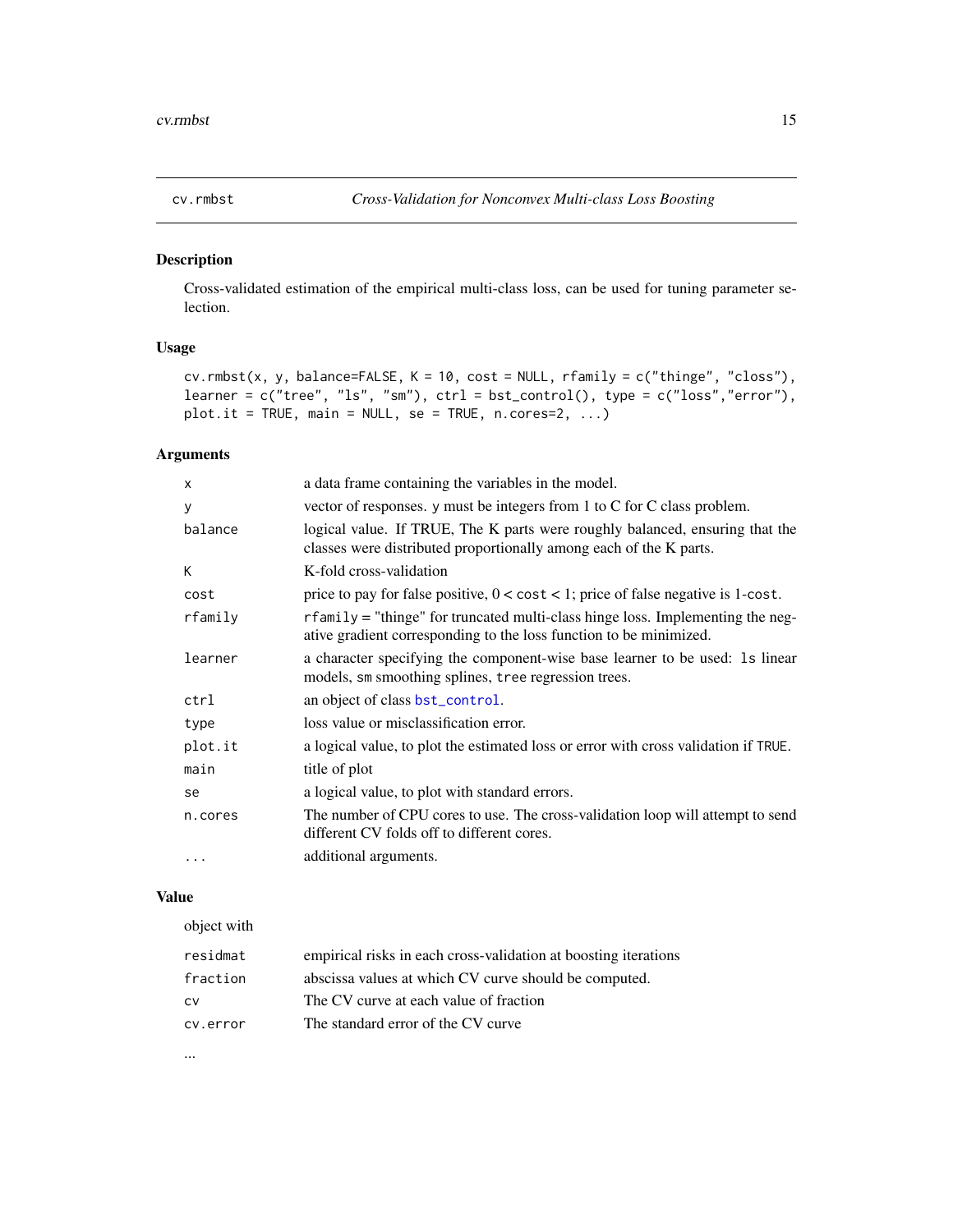#### <span id="page-15-0"></span>Author(s)

Zhu Wang

#### See Also

[rmbst](#page-26-1)

ex1data *Generating Three-class Data with 50 Predictors*

#### Description

Randomly generate data for a three-class model.

#### Usage

ex1data(n.data, p=50)

# Arguments

| n.data | number of data samples. |
|--------|-------------------------|
| р      | number of predictors.   |

# Details

The data is generated based on Example 1 described in Wang (2012).

#### Value

A list with n.data by p predictor matrix x, three-class response y and conditional probabilities.

#### Author(s)

Zhu Wang

#### References

Zhu Wang (2012), Multi-class HingeBoost: Method and Application to the Classification of Cancer Types Using Gene Expression Data. *Methods of Information in Medicine*, 51(2), 162–7.

# Examples

```
## Not run:
dat <- ex1data(100, p=5)
mhingebst(x=dat$x, y=dat$y)
```
## End(Not run)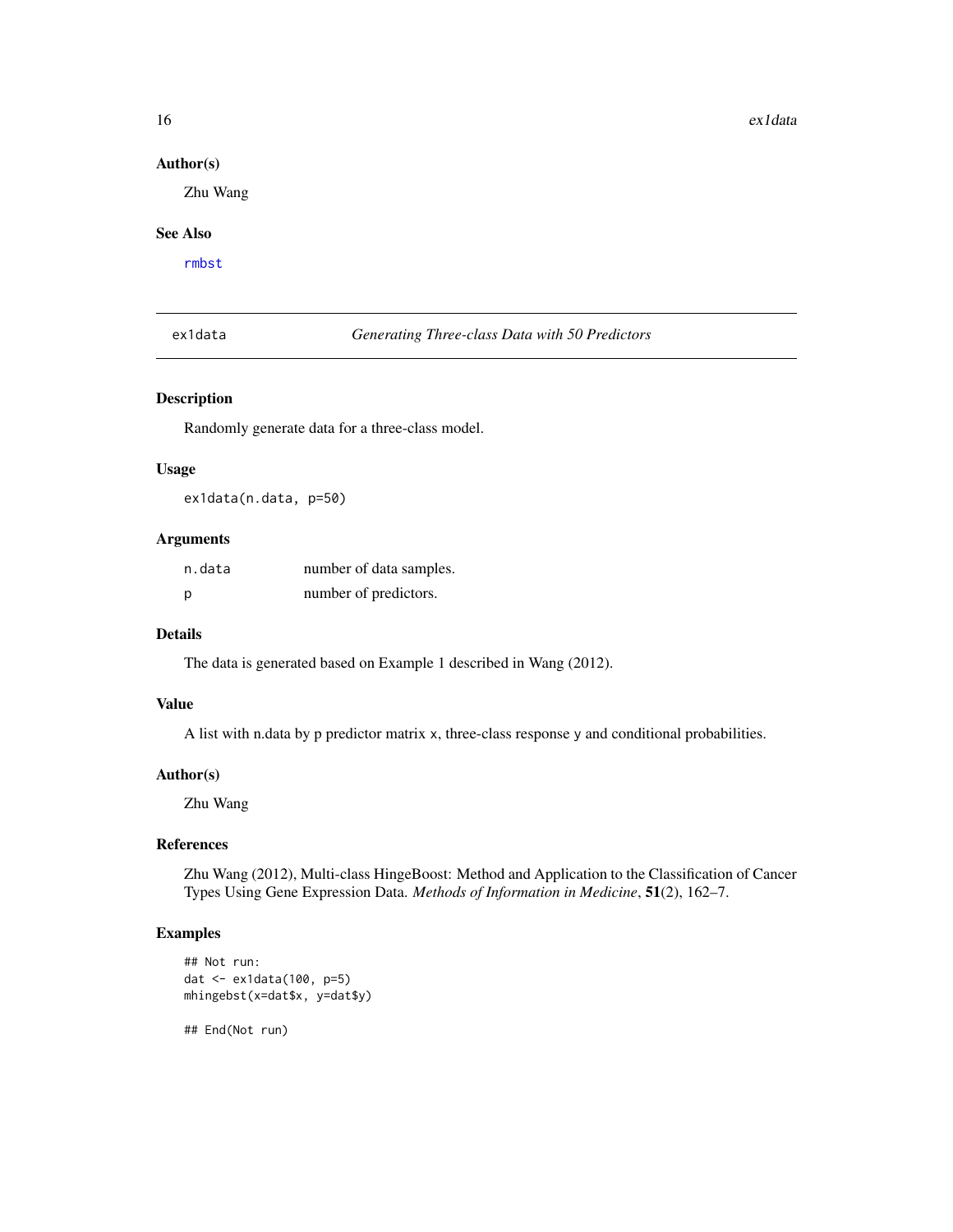<span id="page-16-0"></span>loss *Internal Function*

# Description

Internal Function

<span id="page-16-1"></span>

mada *Multi-class AdaBoost*

# Description

One-vs-all multi-class AdaBoost

#### Usage

mada(xtr, ytr, xte=NULL, yte=NULL, mstop=50, nu=0.1, interaction.depth=1)

#### Arguments

| xtr               | training data matrix containing the predictor variables in the model.                   |
|-------------------|-----------------------------------------------------------------------------------------|
| ytr               | training vector of responses. ytr must be integers from 1 to C, for C class<br>problem. |
| xte               | test data matrix containing the predictor variables in the model.                       |
| yte               | test vector of responses, yte must be integers from 1 to C, for C class problem.        |
| mstop             | number of boosting iteration.                                                           |
| nu                | a small number (between 0 and 1) defining the step size or shrinkage parameter.         |
| interaction.depth |                                                                                         |
|                   | used in oppo to specify the depth of trees                                              |

used in gbm to specify the depth of trees.

#### Details

For a C-class problem  $(C > 2)$ , each class is separately compared against all other classes with AdaBoost, and C functions are estimated to represent confidence for each class. The classification rule is to assign the class with the largest estimate.

# Value

A list contains variable selected xselect and training and testing error err.tr,err.te.

# Author(s)

Zhu Wang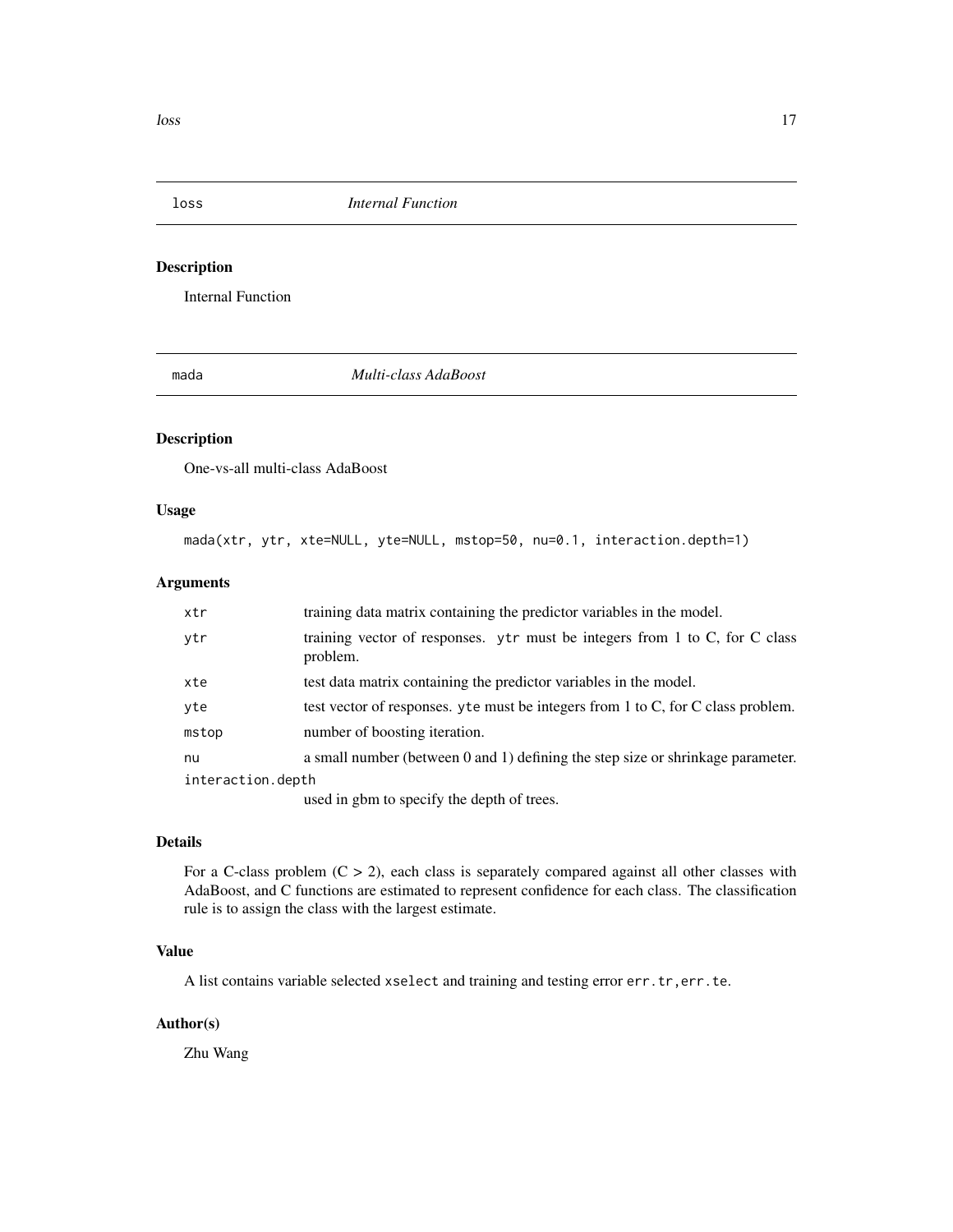# See Also

[cv.mada](#page-8-1) for cross-validated stopping iteration.

#### Examples

```
data(iris)
mada(xtr=iris[,-5], ytr=iris[,5])
```
<span id="page-17-1"></span>mbst *Boosting for Multi-Classification*

# Description

Gradient boosting for optimizing multi-class loss functions with componentwise linear, smoothing splines, tree models as base learners.

#### Usage

```
mbst(x, y, cost = NULL, family = c("hinge", "hinge2", "thingeDC", "class", "classM"),ctrl = bst_control(), control.tree=list(fixed.depth=TRUE,
n.term.node=6, maxdepth = 1), learner = c("ls", "sm", "tree"))## S3 method for class 'mbst'
print(x, \ldots)## S3 method for class 'mbst'
predict(object, newdata=NULL, newy=NULL, mstop=NULL,
type=c("response", "class", "loss", "error"), ...)
## S3 method for class 'mbst'
fpartial(object, mstop=NULL, newdata=NULL)
```

| $\times$     | a data frame containing the variables in the model.                                                                                                                                                                                                    |
|--------------|--------------------------------------------------------------------------------------------------------------------------------------------------------------------------------------------------------------------------------------------------------|
| y            | vector of responses. y must be $1, 2, , k$ for a k classification problem                                                                                                                                                                              |
| cost         | price to pay for false positive, $0 < \text{cost} < 1$ ; price of false negative is 1-cost.                                                                                                                                                            |
| family       | $family = "hinge"$ for hinge loss, $family="hinge2"$ for hinge loss but the re-<br>sponse is not recoded (see details). family="thingeDC" for DCB loss function,<br>see rmbst.                                                                         |
| ctrl         | an object of class bst_control.                                                                                                                                                                                                                        |
| control.tree | control parameters of rpart.                                                                                                                                                                                                                           |
| learner      | a character specifying the component-wise base learner to be used: 1s linear<br>models, sm smoothing splines, tree regression trees.                                                                                                                   |
| type         | in predict a character indicating whether the response, all responses across the<br>boosting iterations, classes, loss or classification errors should be predicted in<br>case of hinge problems. in plot, plot of boosting iteration or \$L_1\$ norm. |

<span id="page-17-0"></span>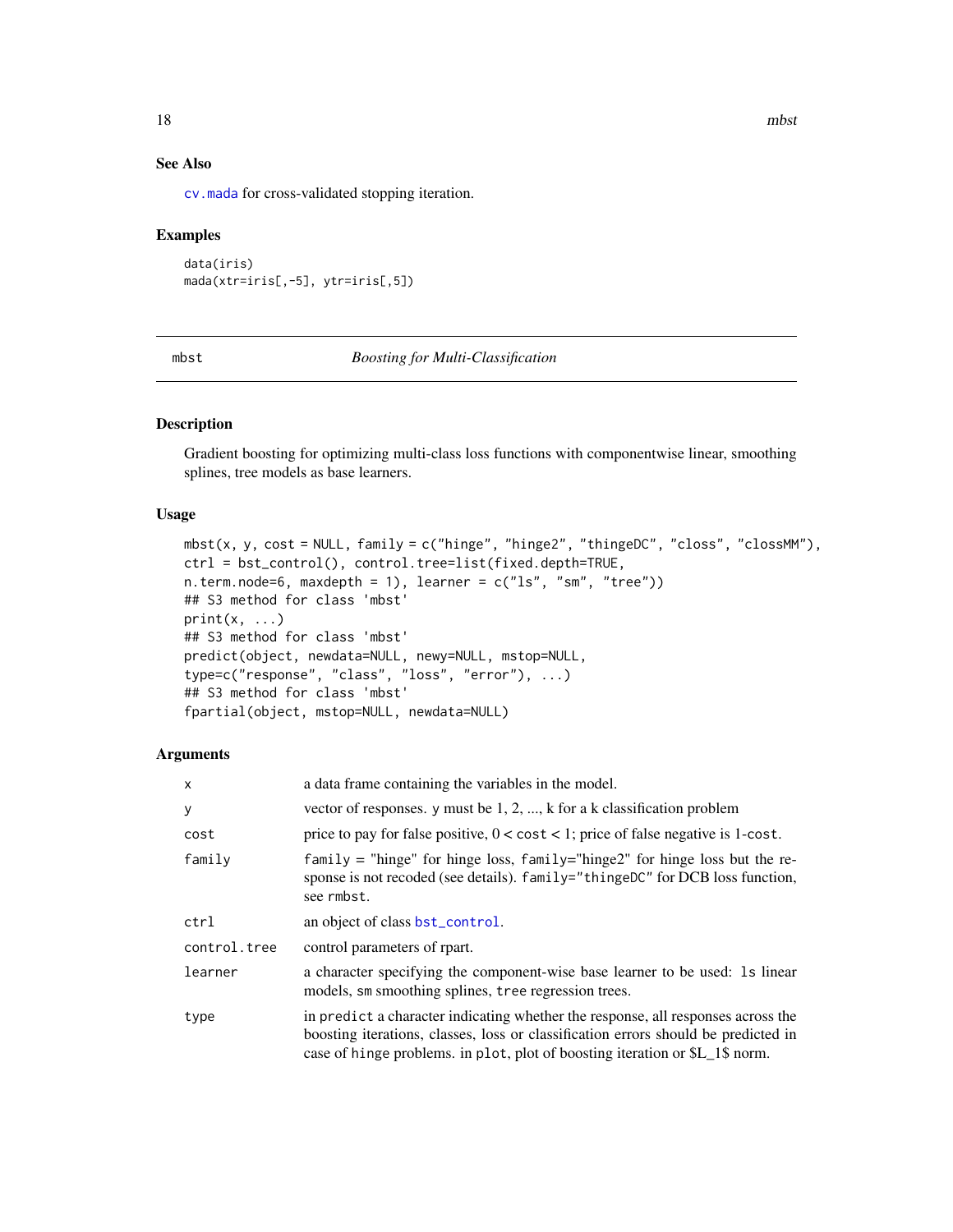<span id="page-18-0"></span>

| object  | class of mbst.                                                |
|---------|---------------------------------------------------------------|
| newdata | new data for prediction with the same number of columns as x. |
| newy    | new response.                                                 |
| mstop   | boosting iteration for prediction.                            |
|         | additional arguments.                                         |

# Details

A linear or nonlinear classifier is fitted using a boosting algorithm for multi-class responses. This function is different from mhingebst on how to deal with zero-to-sum constraint and loss functions. If family="hinge", the loss function is the same as in mhingebst but the boosting algorithm is different. If family="hinge2", the loss function is different from family="hinge": the response is not recoded as in Wang (2012). In this case, the loss function is

$$
\sum I(y_i \neq j)(f_j + 1)_+.
$$

family="thingeDC" for robust loss function used in the DCB algorithm.

#### Value

An object of class mbst with [print](#page-0-0), [coef](#page-0-0), [plot](#page-0-0) and [predict](#page-0-0) methods are available for linear models. For nonlinear models, methods [print](#page-0-0) and [predict](#page-0-0) are available.

| x, y, cost, family, learner, control.tree, maxdepth |                                                                                                                                                                    |  |
|-----------------------------------------------------|--------------------------------------------------------------------------------------------------------------------------------------------------------------------|--|
|                                                     | These are input variables and parameters                                                                                                                           |  |
| ctrl                                                | the input ctrl with possible updated fk if family="thingeDC"                                                                                                       |  |
| yhat                                                | predicted function estimates                                                                                                                                       |  |
| ens                                                 | a list of length mstop. Each element is a fitted model to the pseudo residuals,<br>defined as negative gradient of loss function at the current estimated function |  |
| ml.fit                                              | the last element of ens                                                                                                                                            |  |
| ensemble                                            | a vector of length mstop. Each element is the variable selected in each boosting<br>step when applicable                                                           |  |
| xselect                                             | selected variables in mstop                                                                                                                                        |  |
| coef                                                | estimated coefficients in each iteration. Used internally only                                                                                                     |  |

#### Author(s)

Zhu Wang

#### References

Zhu Wang (2011), HingeBoost: ROC-Based Boost for Classification and Variable Selection. *The International Journal of Biostatistics*, 7(1), Article 13.

Zhu Wang (2012), Multi-class HingeBoost: Method and Application to the Classification of Cancer Types Using Gene Expression Data. *Methods of Information in Medicine*, 51(2), 162–7.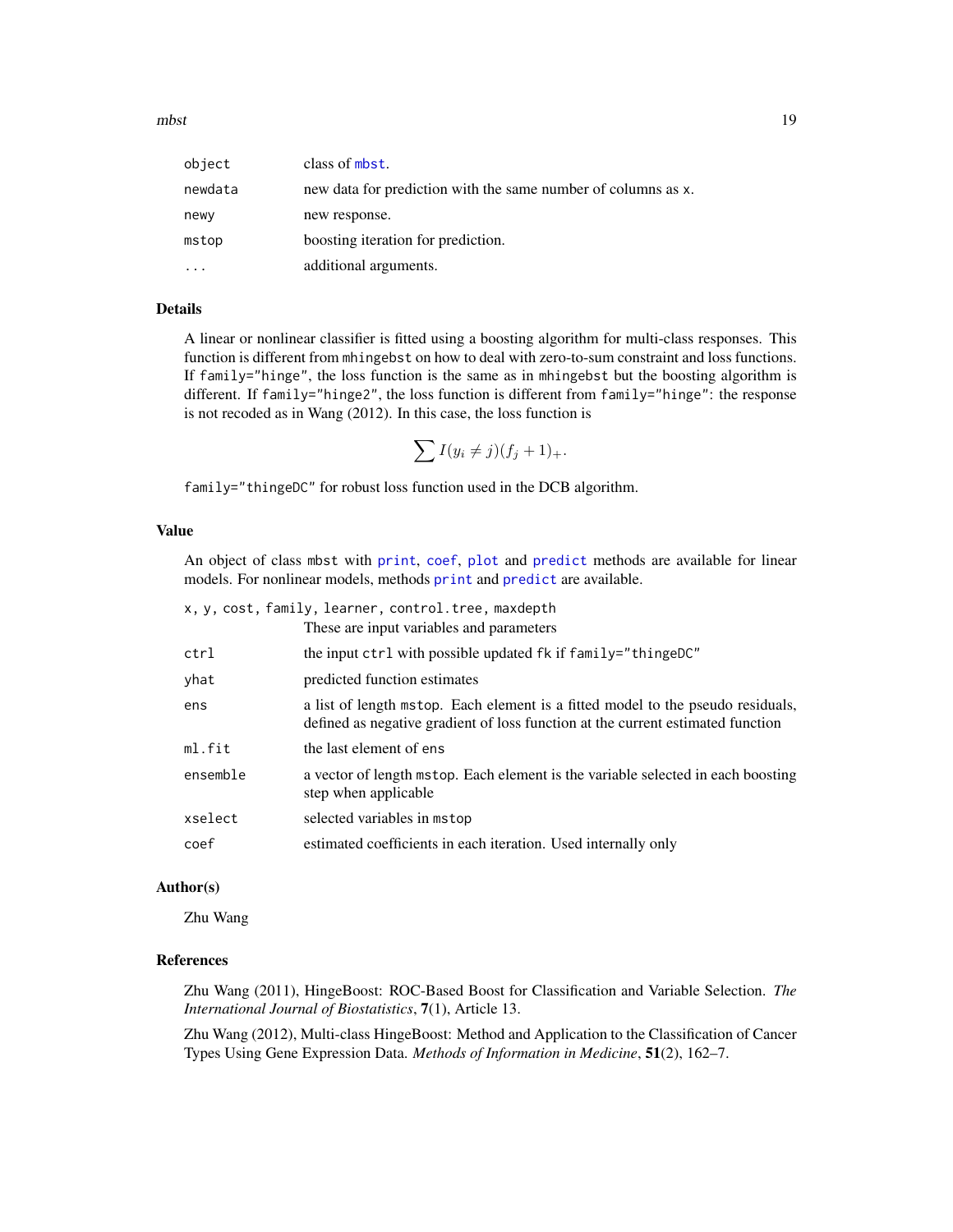#### See Also

[cv.mbst](#page-9-1) for cross-validated stopping iteration. Furthermore see [bst\\_control](#page-4-1)

#### Examples

```
x \leftarrow \text{matrix}(rnorm(100*5), ncol=5)c \le quantile(x[,1], prob=c(0.33, 0.67))
y \leq -rep(1, 100)y[x[,1] > c[1] & x[,1] < c[2]] <- 2
y[x[,1] > c[2]] < -3x \leq -a s.data.frame(x)dat.m <- mbst(x, y, ctrl = bst_control(mstop=50), family = "hinge", learner = "ls")
predict(dat.m)
dat.m1 \leftarrow mbst(x, y, ctr1 = bst_{control(twinboost=True,f.init=predict(dat.m), xselect.init = dat.m$xselect, mstop=50))
dat.m2 \leq rmbst(x, y, ctr1 = bst_countol(mstop=50, s=1, trace=TRUE),rfamily = "thinge", learner = "ls")
predict(dat.m2)
```
mhingebst *Boosting for Multi-class Classification*

# **Description**

Gradient boosting for optimizing multi-class hinge loss functions with componentwise linear least squares, smoothing splines and trees as base learners.

#### Usage

```
mhingebst(x, y, cost = NULL, family = c("hinge"), ctrl = bst_countrol(),control.tree = list(fixed.depth=TRUE, n.term.node=6, maxdepth = 1),
learner = c("ls", "sm", "tree"))
## S3 method for class 'mhingebst'
print(x, \ldots)## S3 method for class 'mhingebst'
predict(object, newdata=NULL, newy=NULL, mstop=NULL,
type=c("response", "class", "loss", "error"), ...)
## S3 method for class 'mhingebst'
fpartial(object, mstop=NULL, newdata=NULL)
```

| x      | a data frame containing the variables in the model.                      |
|--------|--------------------------------------------------------------------------|
| V      | vector of responses. y must be in $\{1, -1\}$ for family = "hinge".      |
| cost   | equal costs for now and unequal costs will be implemented in the future. |
| family | $family$ = "hinge" for multi-class hinge loss.                           |
| ctrl   | an object of class bst_control.                                          |

<span id="page-19-0"></span>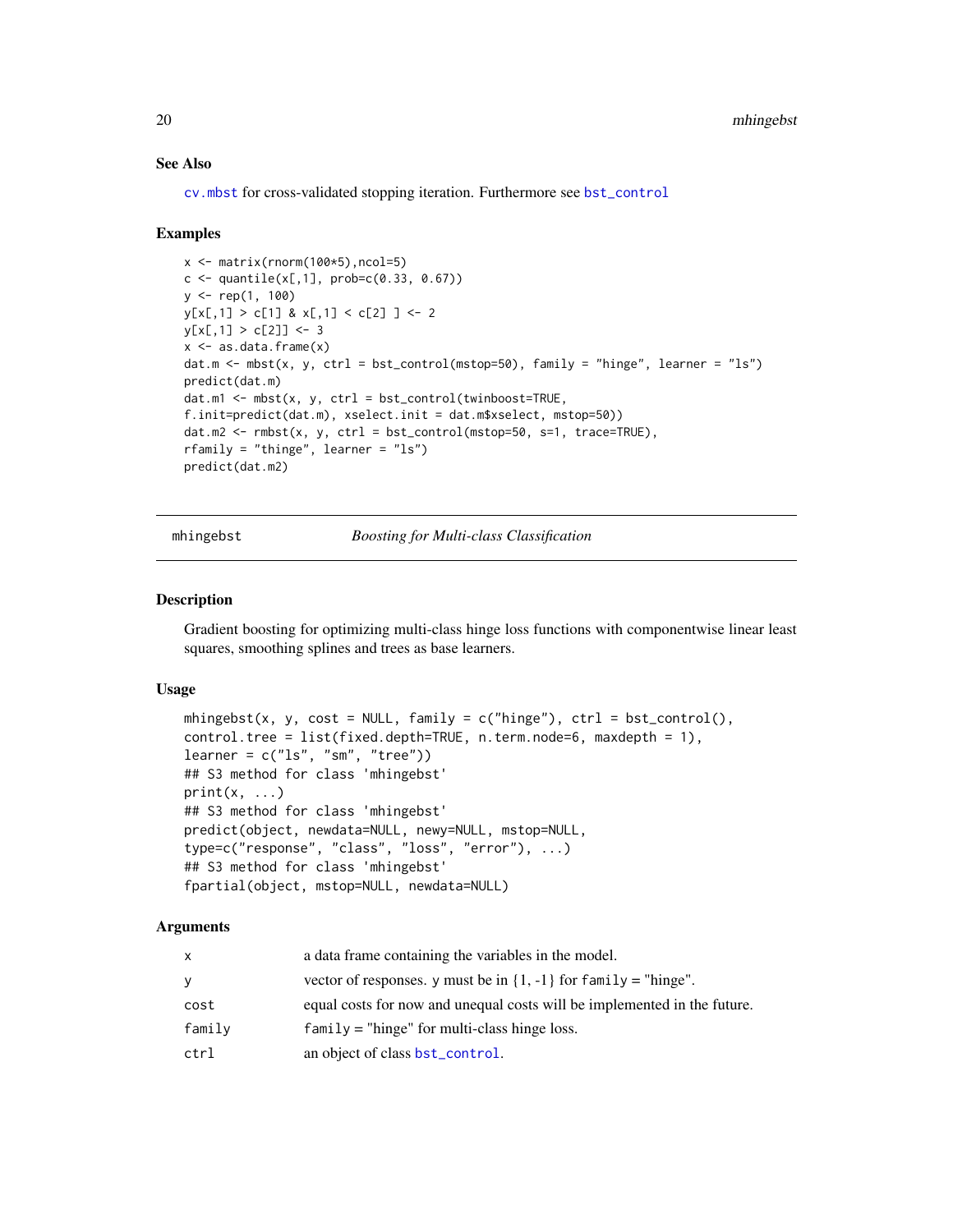# <span id="page-20-0"></span>mhingebst 21

| control.tree | control parameters of rpart.                                                                                                             |
|--------------|------------------------------------------------------------------------------------------------------------------------------------------|
| learner      | a character specifying the component-wise base learner to be used: 1s linear<br>models, sm smoothing splines, tree regression trees.     |
| type         | in predict a character indicating whether the response, classes, loss or classifi-<br>cation errors should be predicted in case of hinge |
| object       | class of mhingebst.                                                                                                                      |
| newdata      | new data for prediction with the same number of columns as x.                                                                            |
| newy         | new response.                                                                                                                            |
| mstop        | boosting iteration for prediction.                                                                                                       |
| .            | additional arguments.                                                                                                                    |

# Details

A linear or nonlinear classifier is fitted using a boosting algorithm based on component-wise base learners for multi-class responses.

# Value

An object of class mhingebst with [print](#page-0-0) and [predict](#page-0-0) methods being available for fitted models.

# Author(s)

Zhu Wang

# References

Zhu Wang (2011), HingeBoost: ROC-Based Boost for Classification and Variable Selection. *The International Journal of Biostatistics*, 7(1), Article 13.

Zhu Wang (2012), Multi-class HingeBoost: Method and Application to the Classification of Cancer Types Using Gene Expression Data. *Methods of Information in Medicine*, 51(2), 162–7.

# See Also

[cv.mhingebst](#page-10-1) for cross-validated stopping iteration. Furthermore see [bst\\_control](#page-4-1)

# Examples

```
## Not run:
dat <- ex1data(100, p=5)
res <- mhingebst(x=dat$x, y=dat$y)
## End(Not run)
```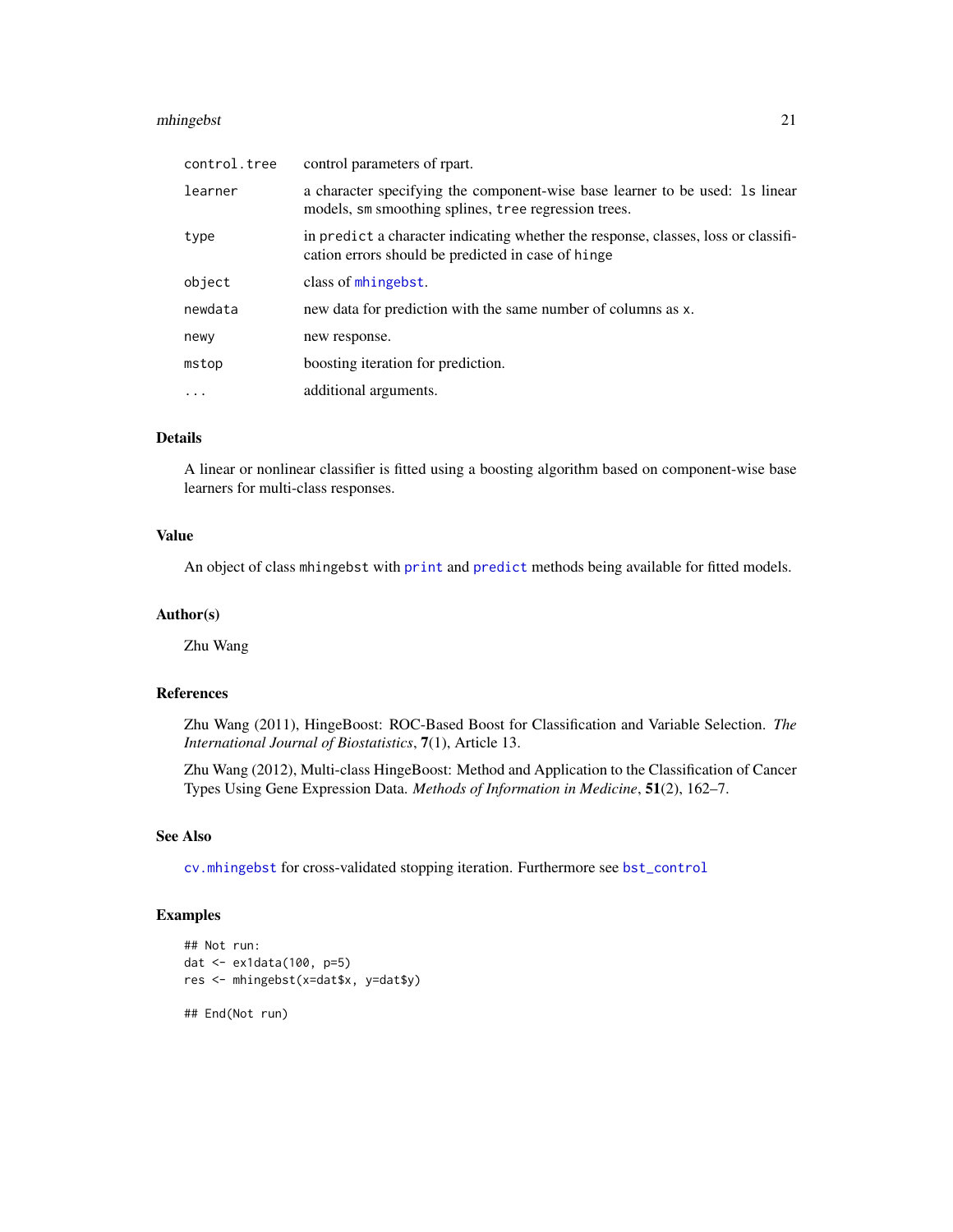<span id="page-21-1"></span><span id="page-21-0"></span>

#### Description

Multi-class algorithm with one-vs-all binary HingeBoost which optimizes the hinge loss functions with componentwise linear, smoothing splines, tree models as base learners.

#### Usage

```
mhingeova(xtr, ytr, xte=NULL, yte=NULL, cost = NULL, nu=0.1,
learner=c("tree", "ls", "sm"), maxdepth=1, m1=200, twinboost = FALSE, m2=200)
## S3 method for class 'mhingeova'
print(x, \ldots)
```
#### Arguments

| xtr            | training data containing the predictor variables.                                                                                                                    |
|----------------|----------------------------------------------------------------------------------------------------------------------------------------------------------------------|
| ytr            | vector of training data responses. ytr must be in $\{1,2,,k\}$ .                                                                                                     |
| xte            | test data containing the predictor variables.                                                                                                                        |
| yte            | vector of test data responses, y te must be in $\{1,2,,k\}$ .                                                                                                        |
| cost           | default is NULL for equal cost; otherwise a numeric vector indicating price to<br>pay for false positive, $0 < \text{cost} < 1$ ; price of false negative is 1-cost. |
| nu             | a small number (between 0 and 1) defining the step size or shrinkage parameter.                                                                                      |
| learner        | a character specifying the component-wise base learner to be used: 1s linear<br>models, sm smoothing splines, tree regression trees.                                 |
| maxdepth       | tree depth used in learner=tree                                                                                                                                      |
| m1             | number of boosting iteration                                                                                                                                         |
| twinboost      | logical: twin boosting?                                                                                                                                              |
| m <sub>2</sub> | number of twin boosting iteration                                                                                                                                    |
| X              | class of mhingeova.                                                                                                                                                  |
| $\cdots$       | additional arguments.                                                                                                                                                |

#### Details

For a C-class problem  $(C > 2)$ , each class is separately compared against all other classes with HingeBoost, and C functions are estimated to represent confidence for each class. The classification rule is to assign the class with the largest estimate. A linear or nonlinear multi-class HingeBoost classifier is fitted using a boosting algorithm based on one-against component-wise base learners for +1/-1 responses, with possible cost-sensitive hinge loss function.

#### Value

An object of class mhingeova with [print](#page-0-0) method being available.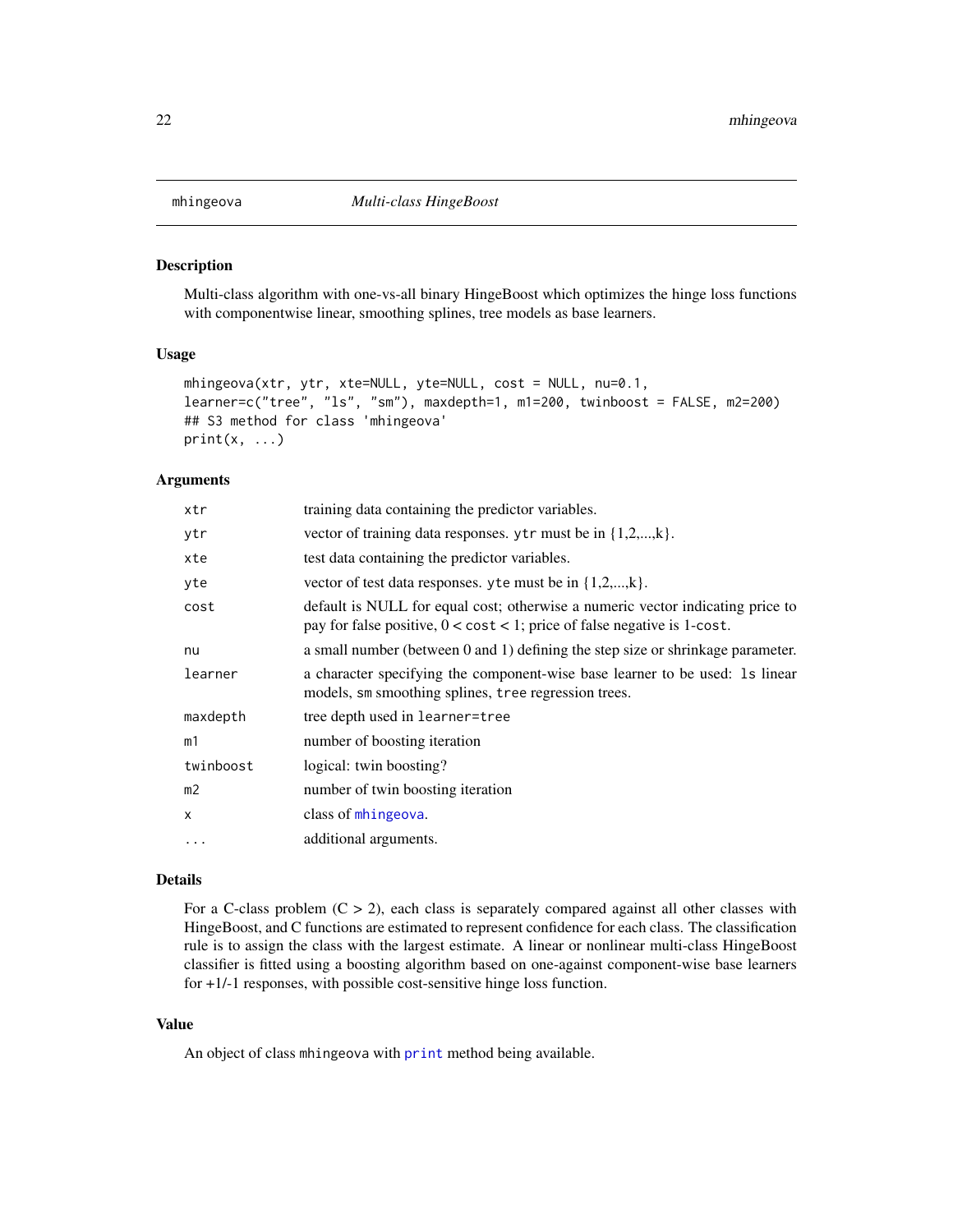<span id="page-22-0"></span>nsel 23

#### Author(s)

Zhu Wang

#### References

Zhu Wang (2011), HingeBoost: ROC-Based Boost for Classification and Variable Selection. *The International Journal of Biostatistics*, 7(1), Article 13.

Zhu Wang (2012), Multi-class HingeBoost: Method and Application to the Classification of Cancer Types Using Gene Expression Data. *Methods of Information in Medicine*, 51(2), 162–7.

#### See Also

[bst](#page-1-1) for HingeBoost binary classification. Furthermore see [cv.bst](#page-6-1) for stopping iteration selection by cross-validation, and [bst\\_control](#page-4-1) for control parameters.

#### Examples

```
## Not run:
dat1 <- read.table("http://archive.ics.uci.edu/ml/machine-learning-databases/
thyroid-disease/ann-train.data")
dat2 <- read.table("http://archive.ics.uci.edu/ml/machine-learning-databases/
thyroid-disease/ann-test.data")
res <- mhingeova(xtr=dat1[,-22], ytr=dat1[,22], xte=dat2[,-22], yte=dat2[,22],
cost=c(2/3, 0.5, 0.5), nu=0.5, learner="ls", m1=100, K=5, cv1=FALSE,
twinboost=TRUE, m2= 200, cv2=FALSE)
res <- mhingeova(xtr=dat1[,-22], ytr=dat1[,22], xte=dat2[,-22], yte=dat2[,22],
cost=c(2/3, 0.5, 0.5), nu=0.5, learner="ls", m1=100, K=5, cv1=FALSE,
twinboost=TRUE, m2= 200, cv2=TRUE)
```
## End(Not run)

nsel *Find Number of Variables In Multi-class Boosting Iterations*

#### Description

Find Number of Variables In Multi-class Boosting Iterations

#### Usage

```
nsel(object, mstop)
```

| object | an object of mhingebst, mbst, or rmbst |
|--------|----------------------------------------|
| mstop  | boosting iteration number              |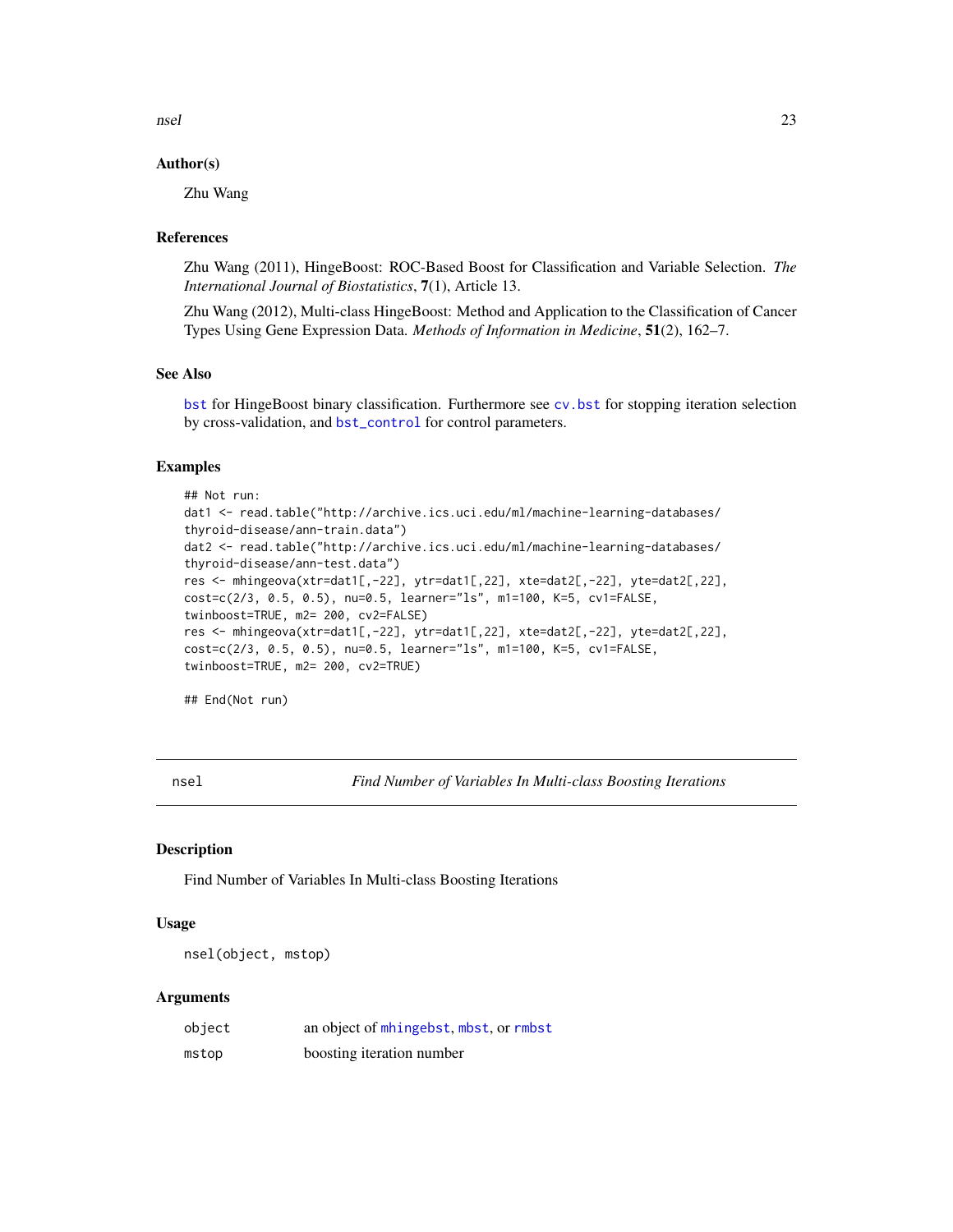#### <span id="page-23-0"></span>Value

a vector of length mstop indicating number of variables selected in each boosting iteration

#### Author(s)

Zhu Wang

<span id="page-23-1"></span>rbst *Robust Boosting for Robust Loss Functions*

#### Description

MM (majorization/minimization) algorithm based gradient boosting for optimizing nonconvex robust loss functions with componentwise linear, smoothing splines, tree models as base learners.

#### Usage

```
rbst(x, y, cost = 0.5, rfamily = c("tgaussian", "thuber", "thinge", "thinom", "binom""texpo", "tpoisson", "clossR", "closs", "gloss", "qloss"), ctrl=bst_control(),
control.tree=list(maxdepth = 1), learner=c("ls","sm","tree"),del=1e-10)
```
#### Arguments

| $\mathsf{x}$    | a data frame containing the variables in the model.                                                                                  |
|-----------------|--------------------------------------------------------------------------------------------------------------------------------------|
| y               | vector of responses. y must be in $\{1, -1\}$ for classification.                                                                    |
| cost            | price to pay for false positive, $0 < \text{cost} < 1$ ; price of false negative is 1-cost.                                          |
| rfamily         | robust loss function, see details.                                                                                                   |
| ctrl            | an object of class bst_control.                                                                                                      |
| control.tree    | control parameters of rpart.                                                                                                         |
| learner         | a character specifying the component-wise base learner to be used: 1s linear<br>models, sm smoothing splines, tree regression trees. |
| de <sub>1</sub> | convergency criteria                                                                                                                 |

#### Details

An MM algorithm operates by creating a convex surrogate function that majorizes the nonconvex objective function. When the surrogate function is minimized with gradient boosting algorithm, the desired objective function is decreased. The MM algorithm contains difference of convex (DC) algorithm for rfamily=c("tgaussian","thuber","thinge","tbinom","binomd","texpo","tpoisson") and quadratic majorization boosting algorithm (QMBA) for rfamily=c("clossR","closs","gloss","qloss"). rfamily = "tgaussian" for truncated square error loss, "thuber" for truncated Huber loss, "thinge" for truncated hinge loss, "tbinom" for truncated logistic loss, "binomd" for logistic difference loss,

"texpo" for truncated exponential loss, "tpoisson" for truncated Poisson loss, "clossR" for C-loss in regression, "closs" for C-loss in classification, "gloss" for G-loss, "qloss" for Q-loss.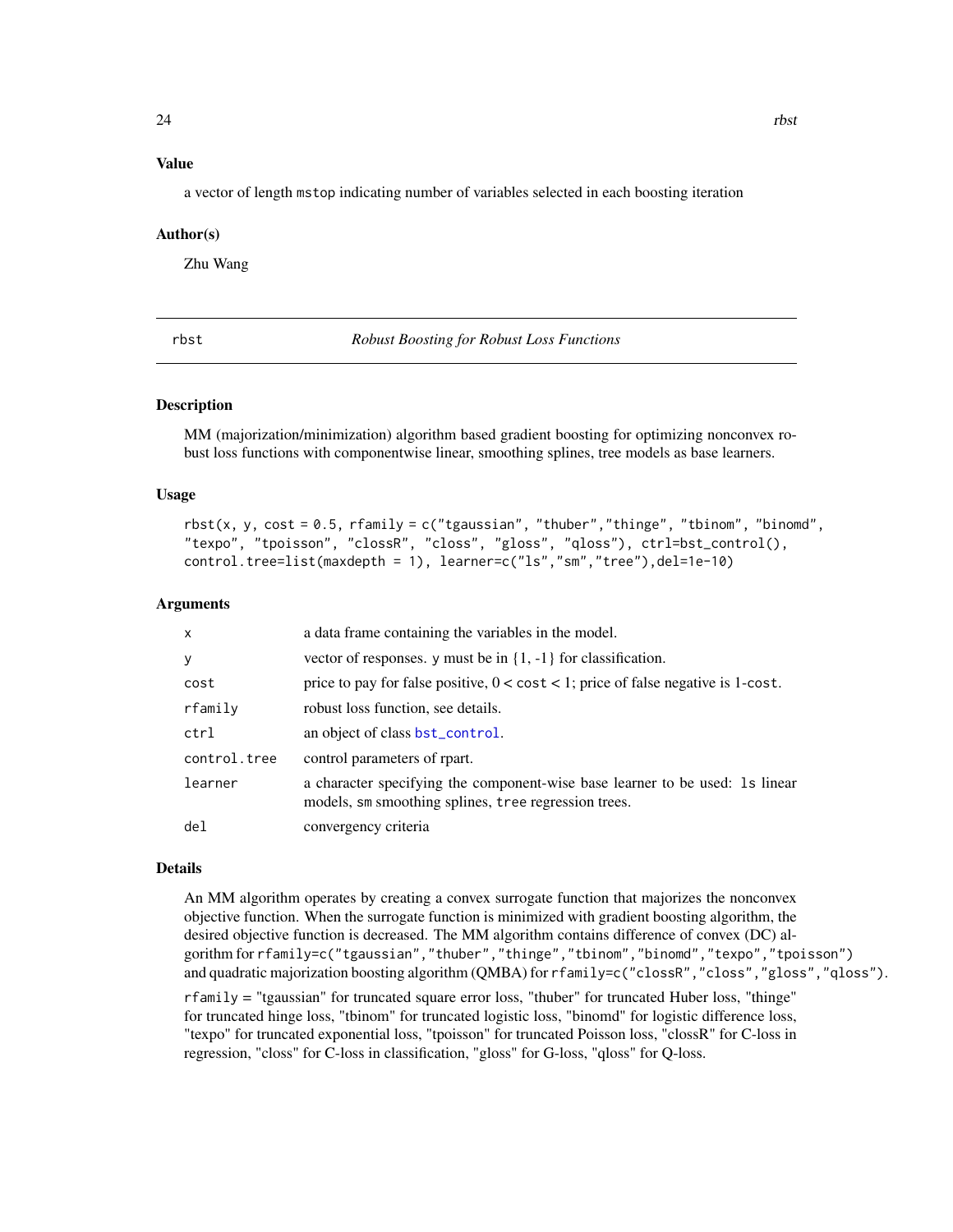<span id="page-24-0"></span>s must be a numeric value to be specified in bst\_control. For rfamily="thinge","tbinom","texpo" s < 0. For rfamily="binomd","tpoisson","closs","qloss","clossR" , s > 0 and for rfamily="gloss",  $s > 1$ . Some suggested s values: "thinge" = -1, "tbinom" =  $-\log(3)$ , "binomd" =  $\log(4)$ , "texpo" =  $log(0.5)$ , "closs"=1, "gloss"=1.5, "qloss"=2, "clossR"=1.

# Value

An object of class bst with [print](#page-0-0), [coef](#page-0-0), [plot](#page-0-0) and [predict](#page-0-0) methods are available for linear models. For nonlinear models, methods [print](#page-0-0) and [predict](#page-0-0) are available.

| x, y, cost, rfamily, learner, control.tree, maxdepth |                                                                                                                                                                    |  |
|------------------------------------------------------|--------------------------------------------------------------------------------------------------------------------------------------------------------------------|--|
|                                                      | These are input variables and parameters                                                                                                                           |  |
| ctrl                                                 | the input ctrl with possible updated fk if family="tgaussian", "thingeDC",<br>"tbinomDC","binomdDC" or "tpoisson".                                                 |  |
| yhat                                                 | predicted function estimates                                                                                                                                       |  |
| ens                                                  | a list of length mstop. Each element is a fitted model to the pseudo residuals,<br>defined as negative gradient of loss function at the current estimated function |  |
| ml.fit                                               | the last element of ens                                                                                                                                            |  |
| ensemble                                             | a vector of length mstop. Each element is the variable selected in each boosting<br>step when applicable                                                           |  |
| xselect                                              | selected variables in mstop                                                                                                                                        |  |
| coef                                                 | estimated coefficients in mstop                                                                                                                                    |  |
|                                                      |                                                                                                                                                                    |  |

#### Author(s)

Zhu Wang

# References

Zhu Wang (2018), Quadratic Majorization for Nonconvex Loss with Applications to the Boosting Algorithm, *Journal of Computational and Graphical Statistics*, 27(3), 491-502, [https://doi.org/](https://doi.org/10.1080/10618600.2018.1424635) [10.1080/10618600.2018.1424635](https://doi.org/10.1080/10618600.2018.1424635)

Zhu Wang (2018), Robust boosting with truncated loss functions, *Electronic Journal of Statistics*, 12(1), 599-650, <https://doi.org/10.1214/18-EJS1404>

### See Also

[cv.rbst](#page-12-1) for cross-validated stopping iteration. Furthermore see [bst\\_control](#page-4-1)

#### Examples

```
x <- matrix(rnorm(100*5),ncol=5)
c \leq 2*x[,1]p \leftarrow \exp(c) / (\exp(c) + \exp(-c))y <- rbinom(100,1,p)
y[y := 1] <- -1
y[1:10] <- -y[1:10]x \leftarrow as.data-frame(x)
```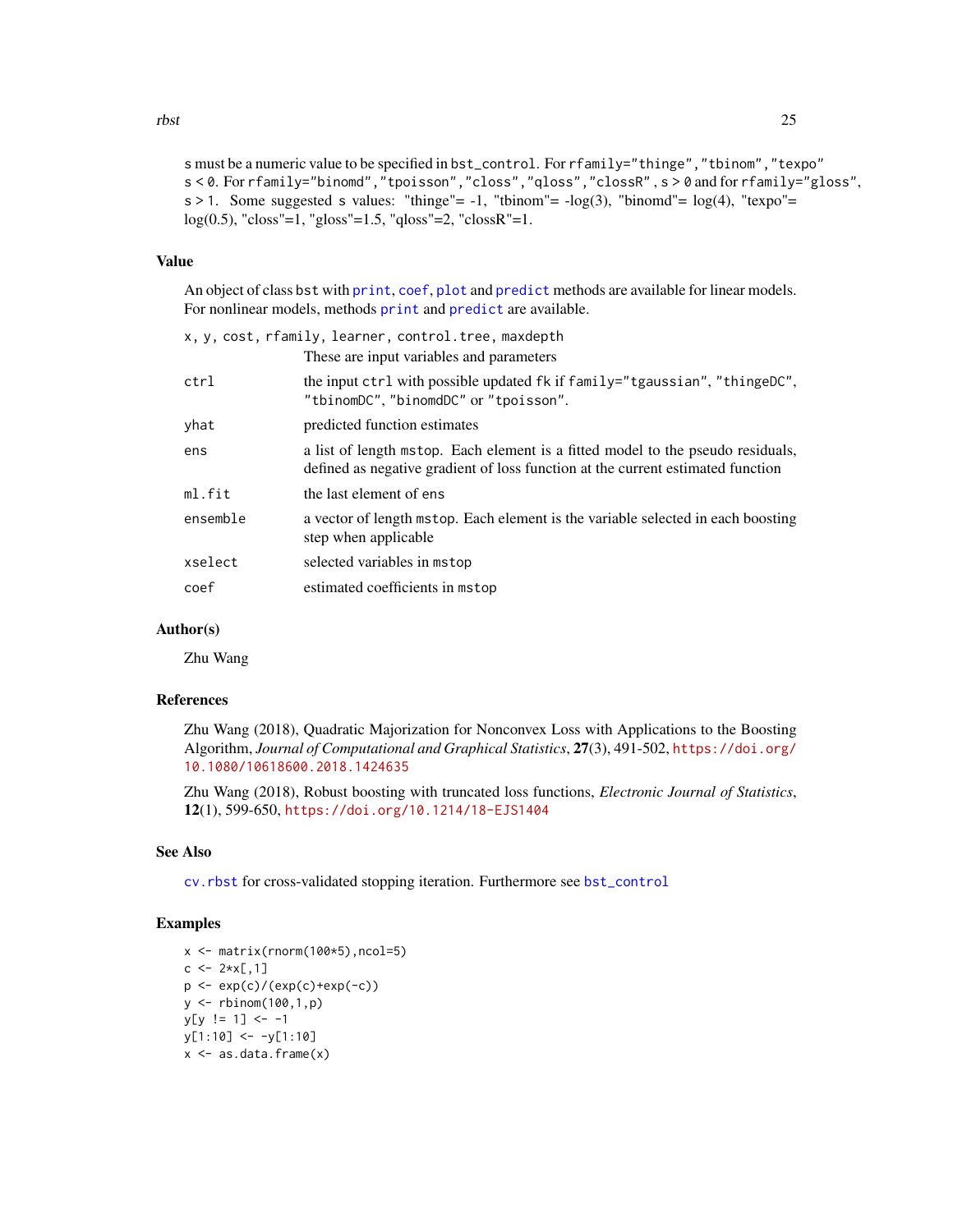26 rbstpath and the control of the control of the control of the control of the control of the control of the control of the control of the control of the control of the control of the control of the control of the control

```
dat.m <- bst(x, y, ctrl = bst_control(mstop=50), family = "hinge", learner = "ls")
predict(dat.m)
dat.m1 <- bst(x, y, ctrl = bst_control(twinboost=TRUE,
coefir=coef(dat.m), xselect.init = dat.m$xselect, mstop=50))
dat.m2 \leq rbst(x, y, ctr1 = bst_countrol(mstop=50, s=0, trace=TRUE),rfamily = "thinge", learner = "ls")
predict(dat.m2)
```
rbstpath *Robust Boosting Path for Nonconvex Loss Functions*

### Description

Gradient boosting path for optimizing robust loss functions with componentwise linear, smoothing splines, tree models as base learners. See details below before use.

#### Usage

```
rbstpath(x, y, rmstop=seq(40, 400, by=20), ctr1=bst_countol(), del=1e-16, ...)
```
# Arguments

| X               | a data frame containing the variables in the model. |
|-----------------|-----------------------------------------------------|
|                 | vector of responses. y must be in $\{1, -1\}$ .     |
| rmstop          | vector of boosting iterations                       |
| ctrl            | an object of class bst_control.                     |
| de <sub>1</sub> | convergency criteria                                |
|                 | arguments passed to rbst                            |

#### Details

This function invokes rbst with mstop being each element of vector rmstop. It can provide different paths. Thus rmstop serves as another hyper-parameter. However, the most important hyperparameter is the loss truncation point or the point determines the level of nonconvexity. This is an experimental function and may not be needed in practice.

#### Value

A length rmstop vector of lists with each element being an object of class rbst.

#### Author(s)

Zhu Wang

#### See Also

[rbst](#page-23-1)

<span id="page-25-0"></span>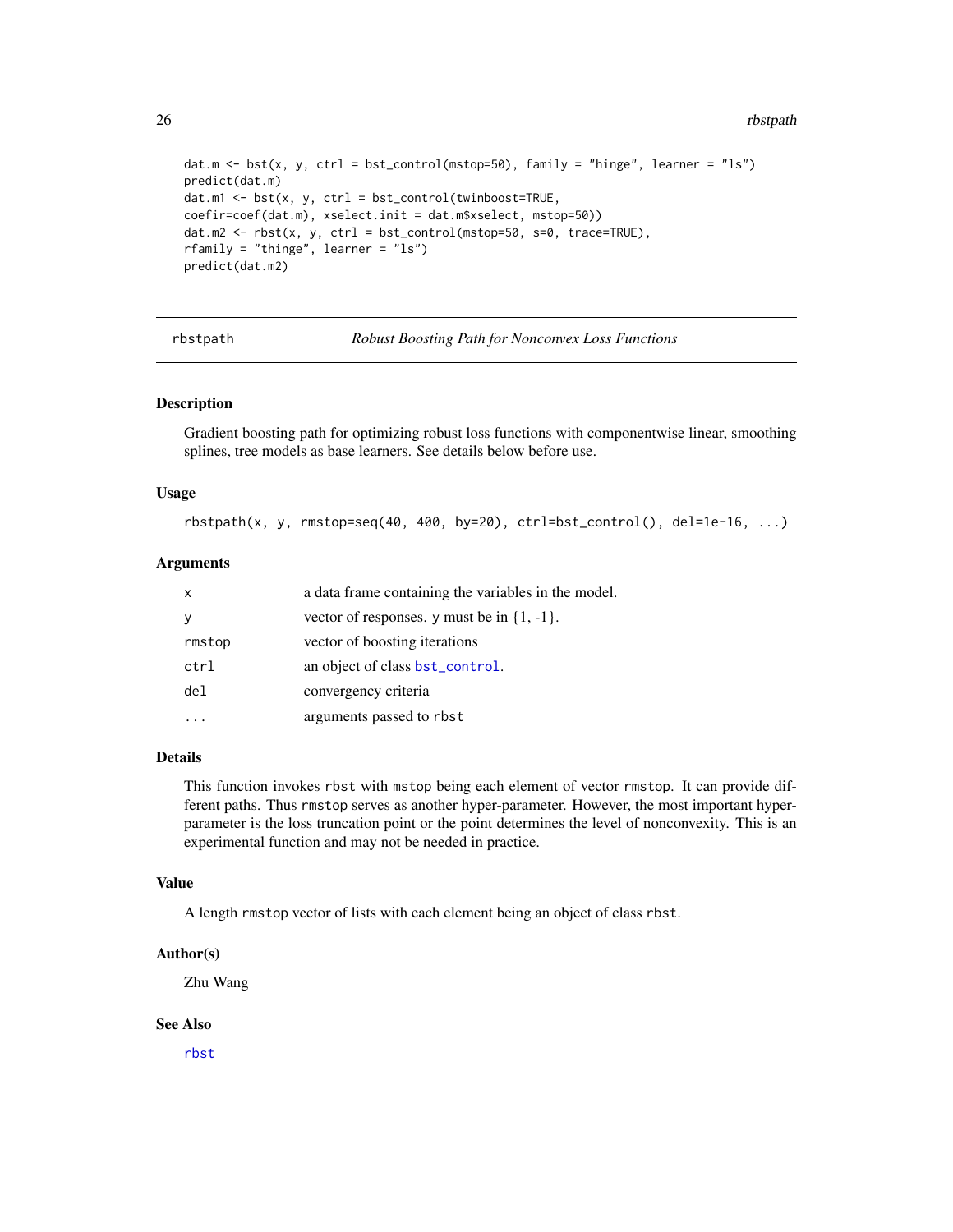<span id="page-26-0"></span>rmbst 27

#### Examples

```
x \leftarrow \text{matrix}(rnorm(100*5), ncol=5)c \le -2*x[,1]p <- exp(c)/(exp(c)+exp(-c))
y <- rbinom(100,1,p)
y[y := 1] <- -1
y[1:10] <- -y[1:10]
x \leq -a s.data.fname(x)dat.m <- bst(x, y, ctrl = bst_control(mstop=50), family = "hinge", learner = "ls")
predict(dat.m)
dat.m1 \leftarrow \text{bst}(x, y, \text{ctrl} = \text{bst\_control}(\text{twinboost} = \text{TRUE},coefir=coef(dat.m), xselect.init = dat.m$xselect, mstop=50))
dat.m2 <- rbst(x, y, ctr1 = bst_{control(mstop=50, s=0, trace=TRUE),
rfamily = "thinge", learner = "ls")
predict(dat.m2)
rmstop <- seq(10, 40, by=10)
dat.m3 <- rbstpath(x, y, rmstop, ctrl=bst_control(s=0), rfamily = "thinge", learner = "ls")
```
<span id="page-26-1"></span>rmbst *Robust Boosting for Multi-class Robust Loss Functions*

#### Description

MM (majorization/minimization) based gradient boosting for optimizing nonconvex robust loss functions with componentwise linear, smoothing splines, tree models as base learners.

#### Usage

```
rmbst(x, y, cost = 0.5, rfamily = c("thinge", "class"), crl=bst_countrol(),control.tree=list(maxdepth = 1),learner=c("ls","sm","tree"),del=1e-10)
```

| $\mathsf{x}$    | a data frame containing the variables in the model.                                                                                  |
|-----------------|--------------------------------------------------------------------------------------------------------------------------------------|
| y               | vector of responses. y must be in $\{1, 2, , k\}$ .                                                                                  |
| cost            | price to pay for false positive, $0 < \text{cost} < 1$ ; price of false negative is 1-cost.                                          |
| rfamily         | $family = "thinge"$ is currently implemented.                                                                                        |
| ctrl            | an object of class bst_control.                                                                                                      |
| control.tree    | control parameters of rpart.                                                                                                         |
| learner         | a character specifying the component-wise base learner to be used: 1s linear<br>models, sm smoothing splines, tree regression trees. |
| de <sub>1</sub> | convergency criteria                                                                                                                 |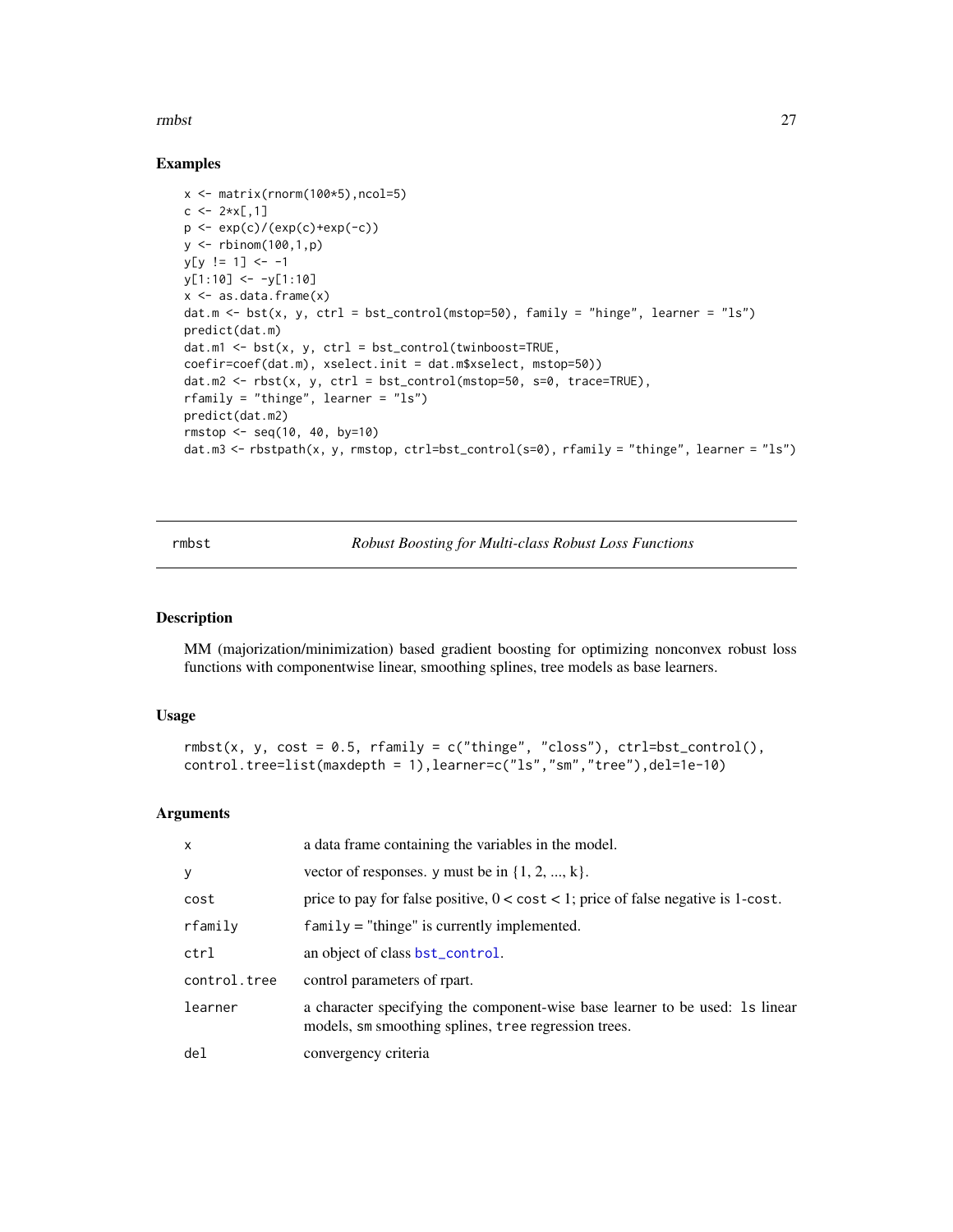#### <span id="page-27-0"></span>Details

An MM algorithm operates by creating a convex surrogate function that majorizes the nonconvex objective function. When the surrogate function is minimized with gradient boosting algorithm, the desired objective function is decreased. The MM algorithm contains difference of convex (DC) for rfamily="thinge", and quadratic majorization boosting algorithm (QMBA) for rfamily="closs".

# Value

An object of class bst with [print](#page-0-0), [coef](#page-0-0), [plot](#page-0-0) and [predict](#page-0-0) methods are available for linear models. For nonlinear models, methods [print](#page-0-0) and [predict](#page-0-0) are available.

| x, y, cost, rfamily, learner, control.tree, maxdepth |                                          |  |
|------------------------------------------------------|------------------------------------------|--|
|                                                      | These are input variables and parameters |  |

|          | THESE are input variables and parameters                                                                                                                           |
|----------|--------------------------------------------------------------------------------------------------------------------------------------------------------------------|
| ctrl     | the input ctrl with possible updated fk if type="adaptive"                                                                                                         |
| yhat     | predicted function estimates                                                                                                                                       |
| ens      | a list of length mstop. Each element is a fitted model to the pseudo residuals,<br>defined as negative gradient of loss function at the current estimated function |
| ml.fit   | the last element of ens                                                                                                                                            |
| ensemble | a vector of length mstop. Each element is the variable selected in each boosting<br>step when applicable                                                           |
| xselect  | selected variables in mstop                                                                                                                                        |
| coef     | estimated coefficients in mstop                                                                                                                                    |

### Author(s)

Zhu Wang

#### References

Zhu Wang (2018), Quadratic Majorization for Nonconvex Loss with Applications to the Boosting Algorithm, *Journal of Computational and Graphical Statistics*, 27(3), 491-502, [https://dx.doi.](https://dx.doi.org/10.1080/10618600.2018.1424635) [org/10.1080/10618600.2018.1424635](https://dx.doi.org/10.1080/10618600.2018.1424635)

Zhu Wang (2018), Robust boosting with truncated loss functions, *Electronic Journal of Statistics*, 12(1), 599-650, <https://doi.org/10.1214/18-EJS1404>

#### See Also

[cv.rmbst](#page-14-1) for cross-validated stopping iteration. Furthermore see [bst\\_control](#page-4-1)

# Examples

```
x \leftarrow \text{matrix}(rnorm(100*5), ncol=5)c \leq - quantile(x[,1], prob=c(0.33, 0.67))
y <- rep(1, 100)
y[x[, 1] > c[1] & x[, 1] < c[2] ] <- 2
y[x[, 1] > c[2]] < -3
```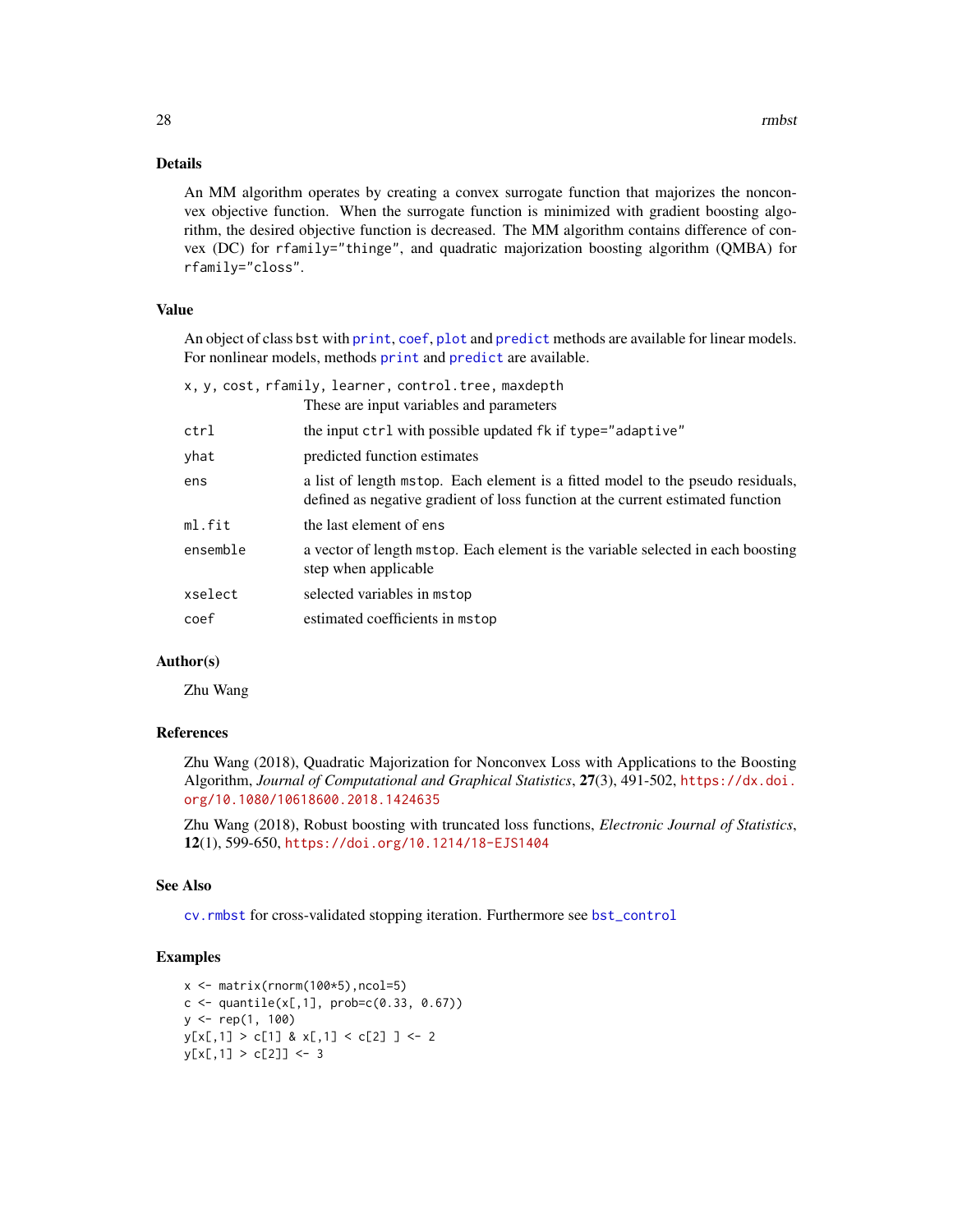rmbst 29

```
x \leftarrow as.data-frame(x)x \leftarrow as.data-frame(x)dat.m <- mbst(x, y, ctrl = bst_control(mstop=50), family = "hinge", learner = "ls")
predict(dat.m)
dat.m1 \leftarrow mbst(x, y, ctr1 = bst_countroll(twinboost=True,f.init=predict(dat.m), xselect.init = dat.m$xselect, mstop=50))
dat.m2 <- rmbst(x, y, ctr1 = bst\_control(mstop=50, s=1, trace=TRUE),
rfamily = "thinge", learner = "ls")
predict(dat.m2)
```